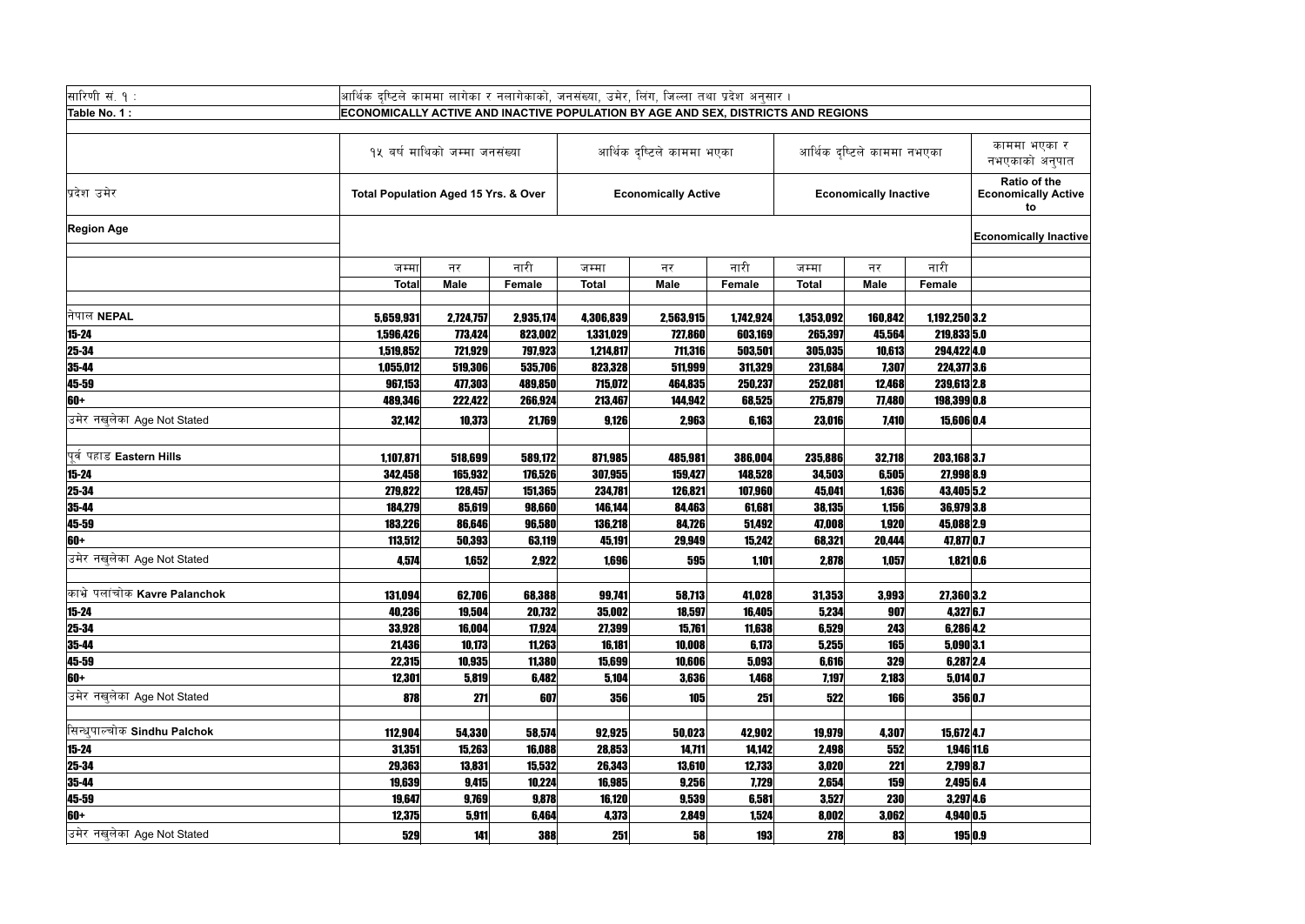| दोलखा Dolakha                         | 78,821     | 35,180 | 43,641 | 63,035  | 32,712 | 30,323     | 15,786 | 2,468               | $13,318$ 4.0 |              |
|---------------------------------------|------------|--------|--------|---------|--------|------------|--------|---------------------|--------------|--------------|
| $15 - 24$                             | 23,552     | 10,997 | 12,555 | 22,475  | 10,784 | 11,691     | 1,077  | 213                 |              | 864 20.9     |
| 25-34                                 | 19,789     | 8,328  | 11,461 | 17,215  | 8,201  | 9,014      | 2,574  | 127                 | $2,447$ 6.7  |              |
| 35-44                                 | 13,058     | 5,732  | 7,326  | 10,480  | 5,663  | 4,817      | 2,578  | 69                  | 2,509 4.1    |              |
| 45-59                                 | 13,494     | 6,159  | 7,335  | 9,612   | 5,984  | 3,628      | 3,882  | 175                 | $3,707$  2.5 |              |
| 60+                                   | 8,854      | 3,942  | 4,912  | 3,224   | 2,072  | 1,152      | 5,630  | 1,870               |              | 3,760 0.6    |
| उमेर नखुलेका Age Not Stated           | 74         | 22     | 52     | 29      |        | 21         | 45     | 14                  |              | 31 0.6       |
|                                       |            |        |        |         |        |            |        |                     |              |              |
| चिसंख् (रामेछाप) Chisankhu Ramechhap  | 73,068     | 32,619 | 40,449 | 64,437  | 30,773 | 33,664     | 8,631  | 1,846               | 6,785 7.5    |              |
| $15 - 24$                             | 22,009     | 10,174 | 11,835 | 21,249  | 10,009 | 11,240     | 760    | <b>165</b>          |              | 595 28.0     |
| 25-34                                 | 18,520     | 7,876  | 10,644 | 17,479  | 7,799  | 9,680      | 1,041  | $\boldsymbol{\eta}$ |              | 964 16.8     |
| 35-44                                 | 11,796     | 5,156  | 6,640  | 10,814  | 5,087  | 5,727      | 982    | 69                  |              | 913 11.0     |
| 45-59                                 | 12,624     | 5,735  | 6,889  | 11,021  | 5,645  | 5,376      | 1,603  | 90                  |              | $1,513$ 6.9  |
| 60+                                   | 8,079      | 3,661  | 4,418  | 3,850   | 2,224  | 1,626      | 4,229  | 1,437               | 2,792 0.9    |              |
| उमेर नखलेका Age Not Stated            | 40         | 17     | 23     | 24      |        | 15         | 16     |                     |              | 81.5         |
|                                       |            |        |        |         |        |            |        |                     |              |              |
| चिसंख् ओखलढ्ंगा Chisankhu Okhaldhunga | 97,699     | 45,190 | 52,509 | 80,312  | 42,876 | 37,436     | 17,387 | 2,314               | 15,073 4.6   |              |
| $15 - 24$                             | 30,123     | 14,333 | 15,790 | 27,836  | 13,892 | 13,944     | 2,287  | 441                 |              | $1,846$ 12.2 |
| $25 - 34$                             | 24,672     | 10,977 | 13,695 | 21,226  | 10,796 | 10,430     | 3,446  | 181                 | 3,2656.2     |              |
| $35 - 44$                             | 16,378     | 7,579  | 8,799  | 13,539  | 7,454  | 6,085      | 2,839  | 125                 | 2,714 4.8    |              |
| 45-59                                 | 16,452     | 7,742  | 8,710  | 12,775  | 7,550  | 5,225      | 3,677  | 192                 | $3,485$ 3.5  |              |
| 60+                                   | 9,696      | 4,398  | 5,298  | 4,634   | 3,052  | 1,582      | 5,062  | 1,346               | $3,716$ 0.9  |              |
| उमेर नखलेका Age Not Stated            | 378        | 161    | 217    | 302     | 132    | 170        | 76     | 29                  |              | 47 4.0       |
|                                       |            |        |        |         |        |            |        |                     |              |              |
| माभ्रकिरात Majhkirat                  | 75,870     | 35,230 | 40,640 | 62,839  | 32,775 | 30,064     | 13,031 | 2,455               | $10,576$ 4.8 |              |
| $15 - 24$                             | 23,306     | 11,209 | 12,097 | 22,227  | 11,012 | 11,215     | 1,079  | 197                 |              | 882 20.6     |
| $25 - 34$                             | 19,123     | 8,564  | 10,559 | 17,211  | 8,509  | 8,702      | 1,912  | 55                  |              | $1,857$  9.0 |
| 35-44                                 | 12,737     | 5,855  | 6,882  | 10,882  | 5,801  | 5,081      | 1,855  | 54                  |              | $1,801$ 5.9  |
| 45-59                                 | 12,408     | 5,838  | 6,570  | 9,987   | 5,739  | 4,248      | 2,421  | 99                  | 2,322 4.1    |              |
| 60+                                   | 8,116      | 3,697  | 4,419  | 2,363   | 1,651  | <b>712</b> | 5,753  | 2,046               | $3,707$ 0.4  |              |
| उमेर नखुलेका Age Not Stated           | <b>180</b> | 67     | 113    | 169     | 63     | <b>106</b> | 11     |                     |              | 715.4        |
|                                       |            |        |        |         |        |            |        |                     |              |              |
| भोजपुर Bhojpur                        | 147,767    | 68,136 | 79,631 | 115,340 | 65,084 | 50,256     | 32,427 | 3,052               | 29,375 3.6   |              |
| $15 - 24$                             | 47,294     | 22,938 | 24,356 | 42,275  | 22,113 | 20,162     | 5,019  | 825                 | 4,194 8.4    |              |
| 25-34                                 | 36,671     | 16,716 | 19,955 | 29,876  | 16,587 | 13,289     | 6,795  | 129                 | 6,666 4.4    |              |
| $35 - 44$                             | 24,301     | 11,098 | 13,203 | 18,657  | 10,989 | 7,668      | 5,644  | 109                 | $5,535$ 3.3  |              |
| 45-59                                 | 24,328     | 11,109 | 13,219 | 17,562  | 10,942 | 6,620      | 6,766  | 167                 | 6,599 2.6    |              |
| 60+                                   | 15,038     | 6,227  | 8,811  | 6,913   | 4,429  | 2,484      | 8,125  | 1,798               |              | $6,327$ 0.9  |
| उमेर नखलेका Age Not Stated            | <b>135</b> | 48     | 87     | 57      | 24     | 33         | 78     | 24                  |              | 54 0.7       |
|                                       |            |        |        |         |        |            |        |                     |              |              |
| छथुम Chhathum                         | 79,510     | 37,479 | 42,031 | 63,933  | 35,151 | 28,782     | 15,577 | 2,328               | $13,249$ 4.1 |              |
| $15 - 24$                             | 25,361     | 12,528 | 12,833 | 22,848  | 11,806 | 11,042     | 2,513  | <b>722</b>          |              | 1,7919.1     |
| 25-34                                 | 20,477     | 9,724  | 10,753 | 17,544  | 9,606  | 7,938      | 2,933  | <b>118</b>          |              | 2,815 6.0    |
|                                       |            |        |        |         |        |            |        |                     |              |              |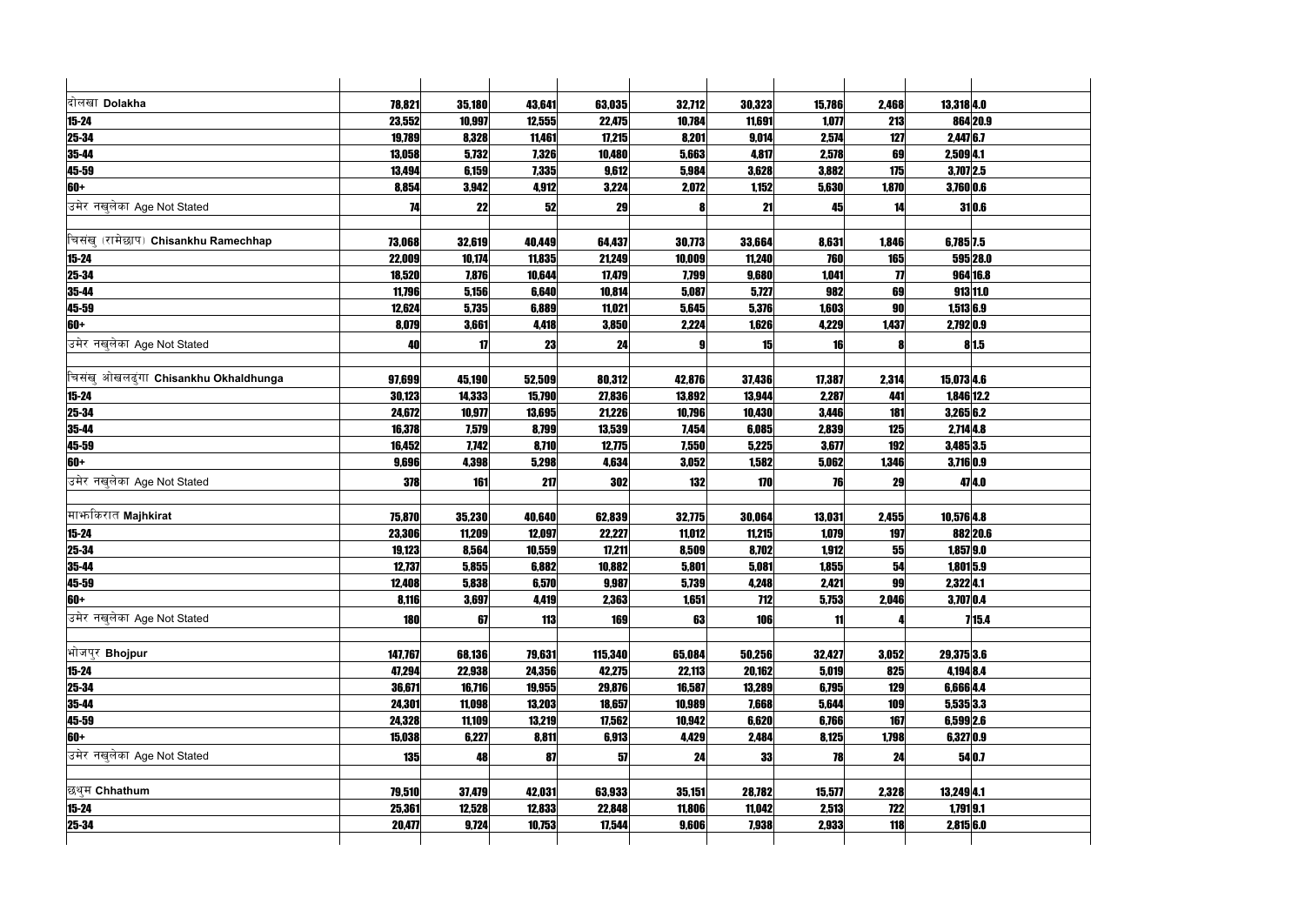| 35-44                                 | 13,116     | 6,116      | 7,000   | 10,747    | 6,048   | 4,699               | 2,369     | 68         | 2,301 4.5     |              |
|---------------------------------------|------------|------------|---------|-----------|---------|---------------------|-----------|------------|---------------|--------------|
| 45-59                                 | 12,567     | 5,853      | 6,714   | 9,531     | 5,729   | 3,802               | 3,036     | 124        | 2,9123.1      |              |
| 60+                                   | 7,895      | 3,226      | 4,669   | 3,189     | 1,935   | 1,254               | 4,706     | 1,291      | 3,415 0.7     |              |
| उमेर नखुलेका Age Not Stated           | 94         | 32         | 62      | 74        | 27      | 47                  | <b>20</b> |            |               | 15 3.7       |
|                                       |            |            |         |           |         |                     |           |            |               |              |
| तिह्रथुम <b>Terathum</b>              | 241,995    | 113,747    | 128,248 | 177,461   | 105,999 | 71,462              | 64,534    | 7,748      | 56,786 2.7    |              |
| $15 - 24$                             | 76,799     | 37,735     | 39,064  | 66,795    | 36,196  | 30,599              | 10,004    | 1,539      | 8,465 6.7     |              |
| 25-34                                 | 59,203     | 27,553     | 31,650  | 46,284    | 27,169  | 19,115              | 12,919    | 384        | $12,535$  3.6 |              |
| 35-44                                 | 40,372     | 18,830     | 21,542  | 29,147    | 18,534  | 10,613              | 11,225    | 296        | 10,929 2.6    |              |
| 45-59                                 | 38,526     | 18,032     | 20,494  | 25,908    | 17,599  | 8,309               | 12,618    | 433        | $12,185$  2.1 |              |
| 60+                                   | 25,337     | 10,874     | 14,463  | 9,033     | 6,387   | 2,646               | 16,304    | 4,487      | $11,817$ 0.6  |              |
| उमेर नखुलेका Age Not Stated           | 1,758      | <b>723</b> | 1,035   | 294       | 114     | <b>180</b>          | 1,464     | 609        | 855 0.2       |              |
|                                       |            |            |         |           |         |                     |           |            |               |              |
| ईलाम llam                             | 69,143     | 34,082     | 35,061  | 51,962    | 31,875  | 20,087              | 17,181    | 2,207      | 14,974 3.0    |              |
| $15 - 24$                             | 22,427     | 11,251     | 11,176  | 18,395    | 10,307  | 8,088               | 4,032     | 944        | 3,088 4.6     |              |
| 25-34                                 | 18,076     | 8,884      | 9,192   | 14,204    | 8,783   | 5,421               | 3,872     | 101        | $3,771$ $3.7$ |              |
| 35-44                                 | 11,446     | 5,665      | 5,781   | 8,712     | 5,623   | 3,089               | 2,734     | 42         | 2,692 3.2     |              |
| 45-59                                 | 10,865     | 5,474      | 5,391   | 8,003     | 5,393   | 2,610               | 2,862     | 81         | 2,781 2.8     |              |
| 60+                                   | 5,821      | 2,638      | 3,183   | 2,508     | 1,714   | 794                 | 3,313     | 924        | 2,389 0.8     |              |
| उमेर नखुलेका Age Not Stated           | 508        | 170        | 338     | 140       | 55      | 85                  | 368       | 115        | 253 0.4       |              |
|                                       |            |            |         |           |         |                     |           |            |               |              |
| पूर्व भित्री मदेश Eastern Inner Terai | 113,229    | 53,183     | 60,046  | 98,749    | 50,991  | 47,758              | 14,480    | 2,192      | $12,288$ 6.8  |              |
| $15 - 24$                             | 34,862     | 17,105     | 17,757  | 32,998    | 16,772  | 16,226              | 1,864     | 333        | $1,531$ 17.7  |              |
| 25-34                                 | 31,186     | 14,608     | 16,578  | 28,724    | 14,486  | 14,238              | 2,462     | 122        | 2,340 11.7    |              |
| 35-44                                 | 19,661     | 9,229      | 10,432  | 17,685    | 9,150   | 8,535               | 1,976     | 79         | $1,897$  8.9  |              |
| 45-59                                 | 17,529     | 8,128      | 9,401   | 14,807    | 7,993   | 6,814               | 2,722     | 135        | 2,587 5.4     |              |
| 60+                                   | 9,788      | 4,024      | 5,764   | 4,505     | 2,586   | 1,919               | 5,283     | 1,438      | $3,845$ 0.9   |              |
| उमेर नखुलेका Age Not Stated           | 203        | 89         | 114     | 30        |         | 26                  | 173       | 85         |               | 88 0.2       |
|                                       |            |            |         |           |         |                     |           |            |               |              |
| उदयपुर Udayapur                       | 52,689     | 24,857     | 27,832  | 45,427    | 23,811  | 21,616              | 7,262     | 1,046      | 6,216 6.3     |              |
| $15 - 24$                             | 15,867     | 7,881      | 7,986   | 14,966    | 7,696   | 7,270               | 901       | <b>185</b> |               | 716 16.6     |
| $25 - 34$                             | 14,869     | 7,044      | 7,825   | 13,572    | 6,976   | 6,596               | 1,297     | 68         | 1,229 10.5    |              |
| $35 - 44$                             | 9,475      | 4,496      | 4,979   | 8,399     | 4,454   | 3,945               | 1,076     | 42         | $1,034$ 7.8   |              |
| 45-59                                 | 8,125      | 3,732      | 4,393   | 6,683     | 3,660   | 3,023               | 1,442     | 12         | $1,370$ 4.6   |              |
| 60+                                   | 4,253      | 1,653      | 2,600   | 1,800     | 1,023   | $\boldsymbol{\eta}$ | 2,453     | 630        | $1,823$ 0.7   |              |
| उमेर नखुलेका Age Not Stated           | <b>100</b> |            |         |           |         |                     |           |            |               | 44 0.1       |
|                                       |            | 51         | 49      |           |         |                     | 93        | 49         |               |              |
| सिंधुली गढी Sindhuligadhi             | 60,540     | 28,326     | 32,214  | 53,322    | 27,180  | 26,142              | 7,218     | 1,146      | 6,072 7.4     |              |
| $15 - 24$                             | 18,995     | 9,224      | 9,771   | 18,032    | 9,076   | 8,956               | 963       | 148        |               | 815 18.7     |
| $25 - 34$                             | 16,317     | 7,564      | 8,753   | 15,152    | 7,510   | 7,642               | 1,165     | 54         |               | $1,111$ 13.0 |
| $35 - 44$                             | 10,186     | 4,733      | 5,453   | 9,286     | 4,696   | 4,590               | 900       | 37         |               | 863 10.3     |
| 45-59                                 | 9,404      | 4,396      | 5,008   | 8,124     | 4,333   | 3,791               | 1,280     | 63         | 1,2176.3      |              |
| 60+                                   | 5,535      | 2,371      | 3,164   | 2,705     | 1,563   | 1,142               | 2,830     | 808        | $2,022$ 1.0   |              |
| उमेर नखुलेका Age Not Stated           | <b>103</b> | 38         | 65      | <b>23</b> |         | 21                  | 80        | 36         |               | 44 0.3       |
|                                       |            |            |         |           |         |                     |           |            |               |              |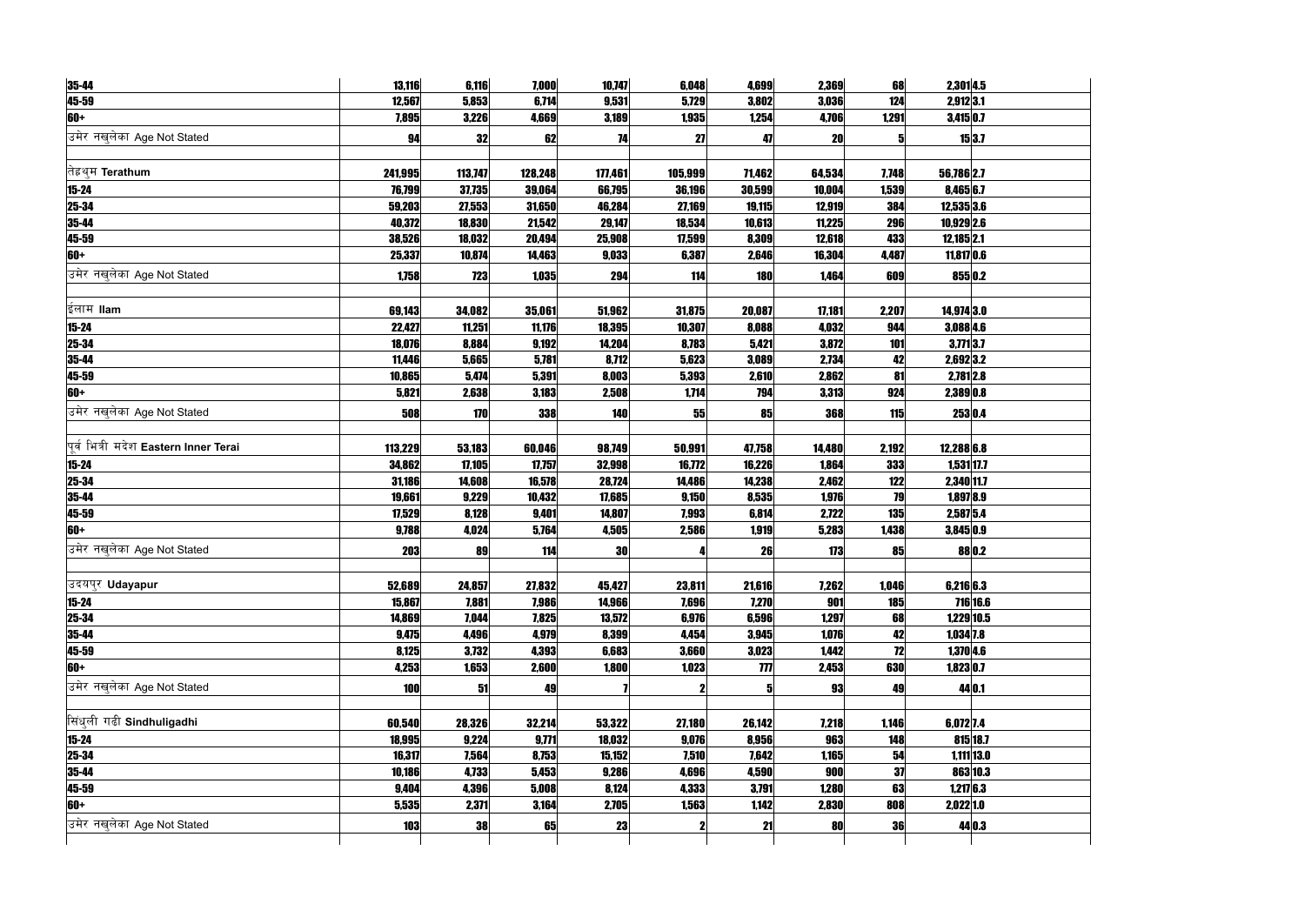| पूर्व तराई Eastern Terai    | 1,345,226 | 669,428 | 675,798    | 899,645    | 639,863 | 259,782    | 445,581    | 29,565     | 416,016 2.0   |  |
|-----------------------------|-----------|---------|------------|------------|---------|------------|------------|------------|---------------|--|
| $15 - 24$                   | 308,812   | 151,401 | 157,411    | 199,550    | 139,058 | 60,492     | 109,262    | 12,343     | 96,919 1.8    |  |
| 25-34                       | 406,082   | 203,399 | 202,683    | 281,813    | 200,713 | 81,100     | 124,269    | 2,686      | 121,583 2.3   |  |
| 35-44                       | 291,674   | 154,876 | 136,798    | 210,389    | 153,172 | 57,217     | 81,285     | 1,704      | 79,581 2.6    |  |
|                             | 237,767   | 120,205 | 117,562    | 164,146    | 117,683 | 46,463     | 73,621     | 2,522      | 71,099 2.2    |  |
| 45-59<br>60+                | 87,809    | 35,662  | 52,147     | 40,282     | 28,042  | 12,240     | 47,527     | 7,620      | 39,907 0.8    |  |
| उमेर नखलेका Age Not Stated  | 13,082    | 3,885   | 9,197      | 3,465      | 1,195   | 2,270      | 9,617      | 2,690      | $6,927$ 0.4   |  |
| भनापा Jhapa                 | 76,189    | 43,617  | 32,572     | 58,911     | 42,246  | 16,665     | 17,278     | 1,371      | 15,907 3.4    |  |
| $15 - 24$                   | 20,600    | 10,643  | 9,957      | 15,533     | 10,121  | 5,412      | 5,067      | 522        | 4,545 3.1     |  |
|                             | 26,071    | 14,866  | 11,205     | 20,836     | 14,738  | 6,098      | 5,235      | 128        | $5,107$ 4.0   |  |
| 25-34<br>35-44              | 15,315    | 9,713   | 5,602      | 12,583     | 9,639   | 2,944      | 2,732      | 74         | 2,658 4.6     |  |
|                             | 10,550    | 6,500   | 4,050      | 8,199      | 6,362   | 1,837      | 2,351      | 138        | 2,213 3.5     |  |
| 45-59<br>60+                | 3,352     | 1,786   | 1,566      | 1,636      | 1,330   | 306        | 1,716      | 456        | 1,260 1.0     |  |
| उमेर नखलेका Age Not Stated  | 301       | 109     | <b>192</b> | 124        | 56      | 68         | 177        | 53         | 124 0.7       |  |
| बिराटनगर Biratnagar         | 193,955   | 102,733 | 91,222     | 125,533    | 95,955  | 29,578     | 68,422     | 6,778      | 61,644 1.8    |  |
| $15 - 24$                   | 49,284    | 25,128  | 24,156     | 30,713     | 22,632  | 8,081      | 18,571     | 2,496      | $16,075$  1.7 |  |
| $25 - 34$                   | 58,557    | 30,988  | 27,569     | 39,691     | 30,430  | 9,261      | 18,866     | 558        | 18,308 2.1    |  |
| $35 - 44$                   | 39,965    | 22,657  | 17,308     | 28,370     | 22,320  | 6,050      | 11,595     | 337        | 11,258 2.4    |  |
| 45-59                       | 30,016    | 16,681  | 13,335     | 20,980     | 16,265  | 4,715      | 9,036      | 416        | 8,620 2.3     |  |
| 60+                         | 12,267    | 5,670   | 6,597      | 5,409      | 4,146   | 1,263      | 6,858      | 1,524      | 5,334 0.8     |  |
| उमेर नखलेका Age Not Stated  | 3,866     | 1,609   | 2,257      | 370        | 162     | 208        | 3,496      | 1,447      | $2,049$ 0.1   |  |
| हनुमाननगर Hanumannagar      | 178,825   | 88,107  | 90,718     | 131,608    | 84,106  | 47,502     | 47,217     | 4,001      | 43,216 2.8    |  |
| $15 - 24$                   | 40,425    | 19,777  | 20,648     | 29,186     | 17,886  | 11,300     | 11,239     | 1,891      | $9,348$  2.6  |  |
|                             | 54,442    | 26,818  | 27,624     | 41,594     | 26,544  | 15,050     | 12,848     | 274        | 12,574 3.2    |  |
| 25-34<br>35-44              | 38,483    | 20,540  | 17,943     | 30,443     | 20,409  | 10,034     | 8,040      | 131        | 7,909 3.8     |  |
|                             | 30,805    | 15,486  | 15,319     | 23,352     | 15,194  | 8,158      | 7,453      | 292        | 7,1613.1      |  |
| 45-59<br>60+                | 12,396    | 4,827   | 7,569      | 5,949      | 3,727   | 2,222      | 6,447      | 1,100      | $5,347$ 0.9   |  |
| उमेर नखुलेका Age Not Stated | 2,274     | 659     | 1,615      | 1,084      | 346     | <b>738</b> | 1,190      | <b>313</b> | 877 0.9       |  |
|                             |           |         |            |            |         |            |            |            |               |  |
| सिराहा Siraha               | 126,244   | 60,848  | 65,396     | 90,583     | 59,429  | 31,154     | 35,661     | 1,419      | 34,242 2.5    |  |
| $15 - 24$                   | 26,074    | 12,742  | 13,332     | 18,309     | 12,085  | 6,224      | 7,765      | 657        | 7,108 2.4     |  |
| <b>25-34</b>                | 38,921    | 18,618  | 20,303     | 28,424     | 18,495  | 9,929      | 10,497     | 123        | 10,374 2.7    |  |
| 35-44                       | 28,831    | 15,008  | 13,823     | 21,915     | 14,934  | 6,981      | 6,916      | 74         | $6,842$ 3.2   |  |
| 45-59<br>60+                | 23,562    | 11,314  | 12,248     | 17,199     | 11,198  | 6,001      | 6,363      | 116        | $6,247$  2.7  |  |
|                             | 8,335     | 3,050   | 5,285      | 4,540      | 2,655   | 1,885      | 3,795      | 395        | 3,400 1.2     |  |
| उमेर नखलेका Age Not Stated  | 521       | 116     | 405        | <b>196</b> | 62      | 134        | <b>325</b> | 54         | 271 0.6       |  |
| महोत्तरी Mahottari          | 290,590   | 138,799 | 151,791    | 168,441    | 133,055 | 35,386     | 122,149    | 5,744      | 116,405 1.4   |  |
| $15 - 24$                   | 66,203    | 32,056  | 34,147     | 36,599     | 29,305  | 7,294      | 29,604     | 2,751      | 26,853 1.2    |  |
| 25-34                       | 87,096    | 41,907  | 45,189     | 51,831     | 41,356  | 10,475     | 35,265     | 551        | 34,714 1.5    |  |
|                             |           |         |            |            |         |            |            |            |               |  |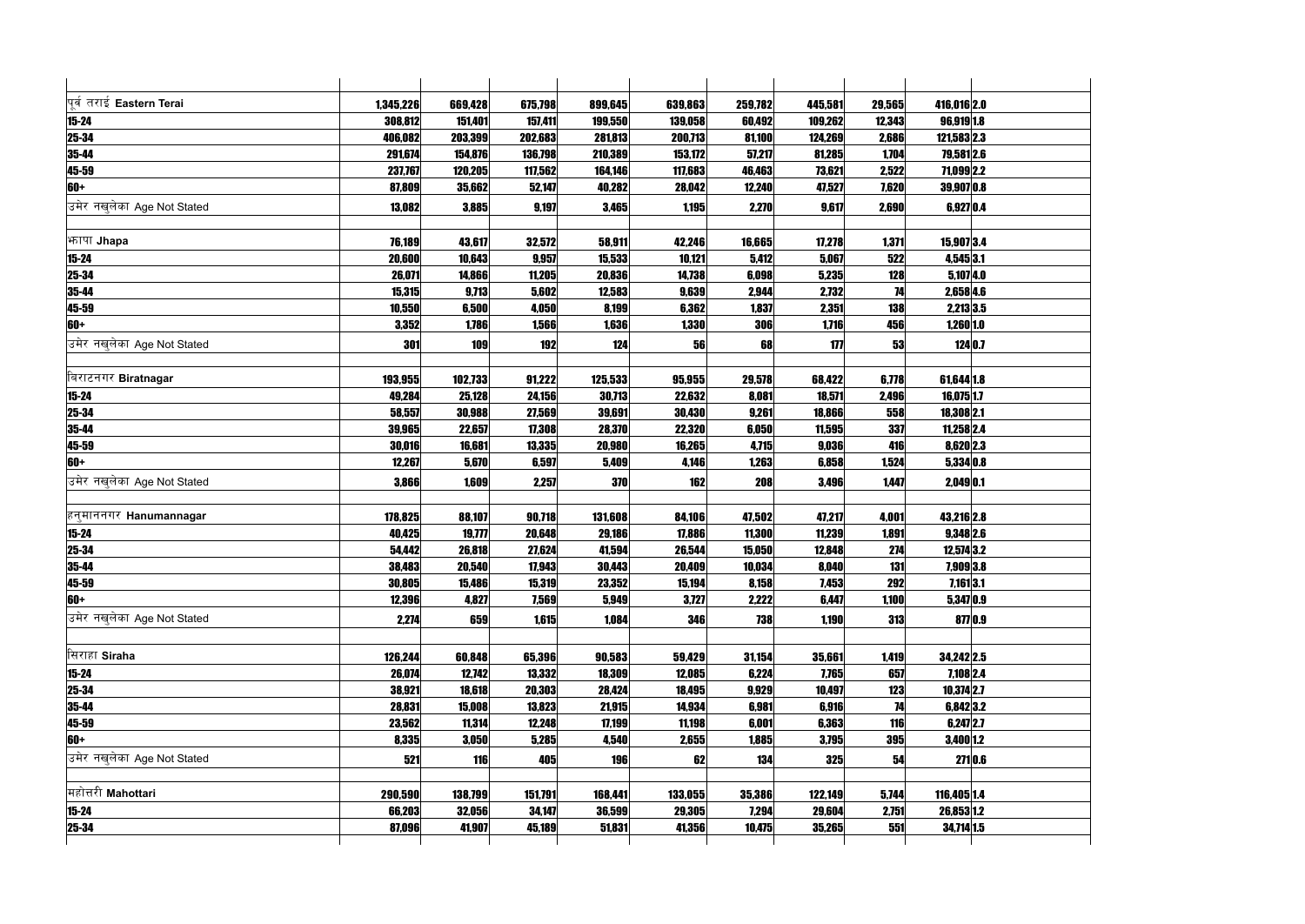| 35-44                             | 63,714  | 32,485  | 31,229  | 40,748     | 32,141     | 8,607  | 22,966  | 344    | 22,622 1.8   |         |
|-----------------------------------|---------|---------|---------|------------|------------|--------|---------|--------|--------------|---------|
| 45-59                             | 53,758  | 25,273  | 28,485  | 31,897     | 24,731     | 7,166  | 21,861  | 542    | 21,319 1.5   |         |
| 60+                               | 18,161  | 6,737   | 11,424  | 7,042      | 5,355      | 1,687  | 11,119  | 1,382  | $9,737$ 0.6  |         |
| उमेर नखुलेका Age Not Stated       | 1,658   | 341     | 1,317   | 324        | 167        | 157    | 1,334   | 174    | $1,160$ 0.2  |         |
|                                   |         |         |         |            |            |        |         |        |              |         |
| सर्लाही Sarlahi                   | 99,922  | 47,998  | 51,924  | 65,828     | 46,831     | 18,997 | 34,094  | 1,167  | 32,927 1.9   |         |
| $15 - 24$                         | 23,309  | 11,060  | 12,249  | 14,922     | 10,533     | 4,389  | 8,387   | 527    | 7,860 1.8    |         |
| 25-34                             | 30,422  | 14,741  | 15,681  | 20,351     | 14,604     | 5,747  | 10,071  | 137    | 9,934 2.0    |         |
| 35-44                             | 22,043  | 11,219  | 10,824  | 15,419     | 11,146     | 4,273  | 6,624   | 73     | 6,551 2.3    |         |
| 45-59                             | 18,226  | 8,753   | 9,473   | 12,240     | 8,660      | 3,580  | 5,986   | 93     | 5,893 2.0    |         |
| 60+                               | 5,420   | 2,098   | 3,322   | 2,723      | 1,839      | 884    | 2,697   | 259    | 2,438 1.0    |         |
| उमेर नखलेका Age Not Stated        | 502     | 127     | 375     | 173        | 49         | 124    | 329     | 78     |              | 251 0.5 |
|                                   |         |         |         |            |            |        |         |        |              |         |
| रौतहट Rautahat                    | 136,982 | 66,343  | 70,639  | 77,286     | 63,474     | 13,812 | 59,696  | 2,869  | 56,827 1.3   |         |
| $15 - 24$                         | 28,651  | 13,945  | 14,706  | 15,207     | 12,734     | 2,473  | 13,444  | 1,211  | 12,233 1.1   |         |
| 25-34                             | 38,371  | 18,986  | 19,385  | 22,594     | 18,728     | 3,866  | 15,777  | 258    | 15,519 1.4   |         |
| 35-44                             | 30,498  | 15,347  | 15,151  | 18,615     | 15,201     | 3,414  | 11,883  | 146    | $11,737$ 1.6 |         |
| 45-59                             | 26,978  | 13,434  | 13,544  | 16,323     | 13,202     | 3,121  | 10,655  | 232    | 10,423 1.5   |         |
| 60+                               | 10,814  | 4,262   | 6,552   | 4,258      | 3,482      | 776    | 6,556   | 780    | 5,776 0.6    |         |
| उमेर नखुलेका Age Not Stated       | 1,670   | 369     | 1,301   | 289        | 127        | 162    | 1,381   | 242    | $1,139$ 0.2  |         |
|                                   |         |         |         |            |            |        |         |        |              |         |
| बारा Bara                         | 157,548 | 78,787  | 78,761  | 119,382    | 74,110     | 45,272 | 38,166  | 4,677  | 33,489 3.1   |         |
| $15 - 24$                         | 34,396  | 16,683  | 17,713  | 25,090     | 15,010     | 10,080 | 9,306   | 1,673  | 7,633 2.7    |         |
| $25 - 34$                         | 46,870  | 23,627  | 23,243  | 37,163     | 23,062     | 14,101 | 9,707   | 565    | $9,142$ 3.8  |         |
| 35-44                             | 34,548  | 18,223  | 16,325  | 27,996     | 17,761     | 10,235 | 6,552   | 462    | $6,090$ 4.3  |         |
| $45 - 59$                         | 28,739  | 15,000  | 13,739  | 22,597     | 14,469     | 8,128  | 6,142   | 531    | $5,611$ 3.7  |         |
| 60+                               | 11,202  | 4,800   | 6,402   | 5,831      | 3,630      | 2,201  | 5,371   | 1,170  | 4,2011.1     |         |
| उमेर नखलेका Age Not Stated        | 1,793   | 454     | 1,339   | 705        | 178        | 527    | 1,088   | 276    |              | 812 0.6 |
|                                   |         |         |         |            |            |        |         |        |              |         |
| पसो Parsa                         | 84,971  | 42,196  | 42,775  | 62,073     | 40,657     | 21,416 | 22,898  | 1,539  | 21,359 2.7   |         |
| $15 - 24$                         | 19,870  | 9,367   | 10,503  | 13,991     | 8,752      | 5,239  | 5,879   | 615    | 5,264 2.4    |         |
| 25-34                             | 25,332  | 12,848  | 12,484  | 19,329     | 12,756     | 6,573  | 6,003   | 92     | $5,911$ 3.2  |         |
| 35-44                             | 18,277  | 9,684   | 8,593   | 14,300     | 9,621      | 4,679  | 3,977   | 63     | $3,914$ 3.6  |         |
| 45-59                             | 15,133  | 7,764   | 7,369   | 11,359     | 7,602      | 3,757  | 3,774   | 162    | $3,612$ 3.0  |         |
| 60+                               | 5,862   | 2,432   | 3,430   | 2,894      | 1,878      | 1,016  | 2,968   | 554    | $2,414$ 1.0  |         |
| उमेर नखलेका Age Not Stated        | 497     | 101     | 396     | <b>200</b> | 48         | 152    | 297     | 53     |              | 244 0.7 |
|                                   |         |         |         |            |            |        |         |        |              |         |
| काठमाडौं उपत्यका Kathmandu Valley | 295,585 | 149,798 | 145,787 | 194,068    | 125,722    | 68,346 | 101,517 | 24,076 | 77,441 1.9   |         |
| $15 - 24$                         | 91,179  | 46,502  | 44,677  | 58,661     | 35,339     | 23,322 | 32,518  | 11,163 | $21,355$ 1.8 |         |
| 25-34                             | 73,501  | 37,541  | 35,960  | 53,246     | 34,658     | 18,588 | 20,255  | 2,883  | $17,372$ 2.6 |         |
| 35-44                             | 50,427  | 25,335  | 25,092  | 36,055     | 23,672     | 12,383 | 14,372  | 1,663  | 12,709 2.5   |         |
| 45-59                             | 50,893  | 26,351  | 24,542  | 35,150     | 24,217     | 10,933 | 15,743  | 2,134  | 13,609 2.2   |         |
| 60+                               | 25,914  | 12,715  | 13,199  | 10,282     | 7,610      | 2,672  | 15,632  | 5,105  | $10,527$ 0.7 |         |
| उमेर नखुलेका Age Not Stated       |         |         |         |            |            |        |         |        |              |         |
|                                   | 3,671   | 1,354   | 2,317   | 674        | <b>226</b> | 448    | 2,997   | 1,128  | $1,869$ 0.2  |         |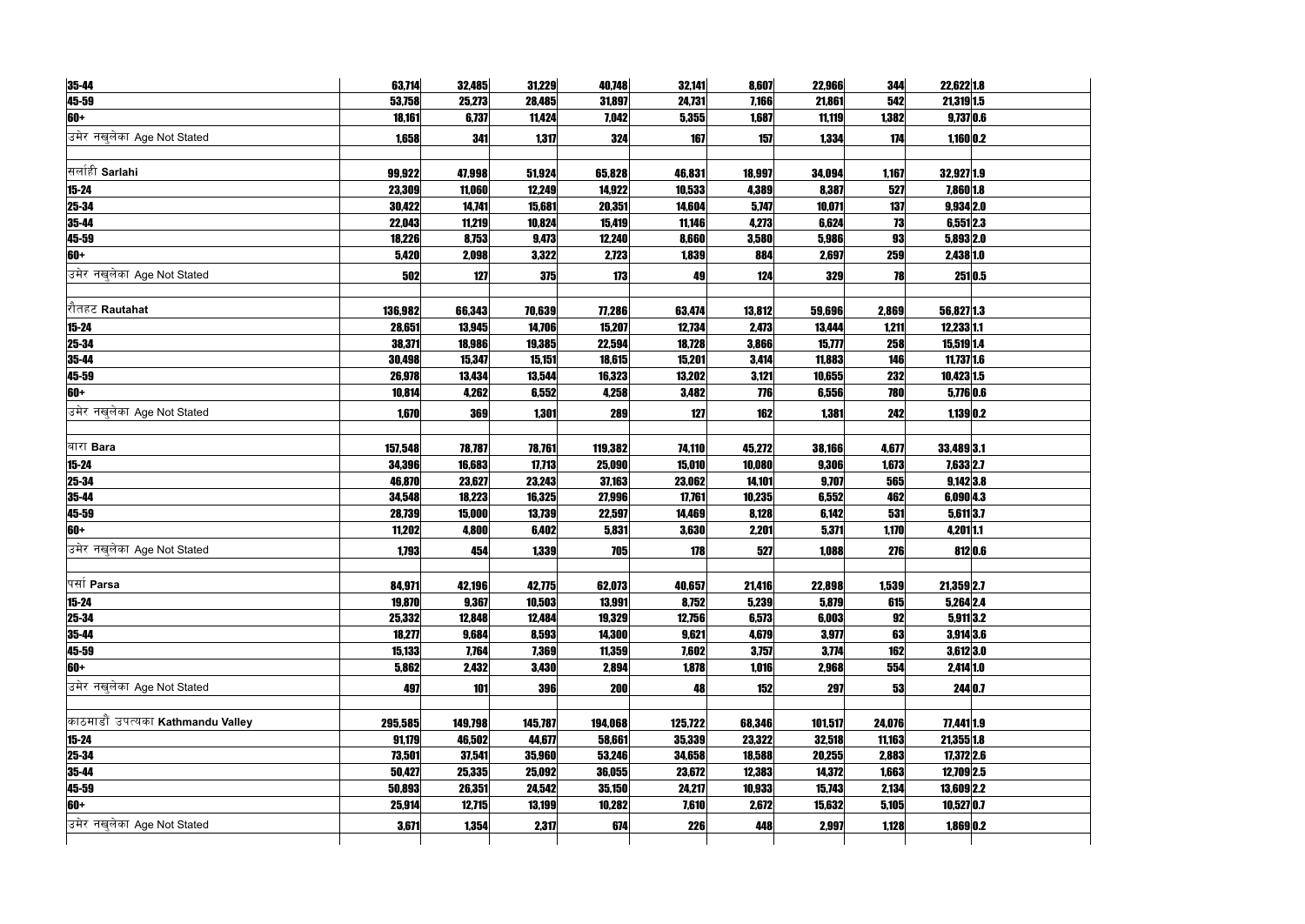| काठमाडौं Kathmandu          | 146,336   | 75,279  | 71,057  | 79,762     | 58,913  | 20,849     | 66,574  | 16,366     | $50,208$ 1.2  |             |
|-----------------------------|-----------|---------|---------|------------|---------|------------|---------|------------|---------------|-------------|
| $15 - 24$                   | 46,211    | 24,133  | 22,078  | 23,192     | 16,080  | 7,112      | 23,019  | 8,053      | 14,966 1.0    |             |
| $25 - 34$                   | 36,776    | 19,315  | 17,461  | 22,799     | 17,163  | 5,636      | 13,977  | 2,152      | $11,825$ 1.6  |             |
| 35-44                       | 24,626    | 12,631  | 11,995  | 15,108     | 11,387  | 3,721      | 9,518   | 1,244      | 8,274 1.6     |             |
| 45-59                       | 23,946    | 12,381  | 11,565  | 14,198     | 10,877  | 3,321      | 9,748   | 1,504      | 8,244 1.5     |             |
| 60+                         | 12,348    | 5,843   | 6,505   | 4,205      | 3,255   | 950        | 8,143   | 2,588      | 5,555 0.5     |             |
| उमेर नखुलेका Age Not Stated | 2,429     | 976     | 1,453   | 260        | 151     | <b>109</b> | 2,169   | 825        | $1,344$ 0.1   |             |
|                             |           |         |         |            |         |            |         |            |               |             |
| ललितपुर Lalitpur            | 91,711    | 45,706  | 46,005  | 68,668     | 40,825  | 27,843     | 23,043  | 4,881      | $18,162$  3.0 |             |
| $15 - 24$                   | 27,836    | 13,760  | 14,076  | 21,524     | 11,751  | 9,773      | 6,312   | 2,009      | 4,303 3.4     |             |
| 25-34                       | 22,753    | 11,264  | 11,489  | 18,367     | 10,784  | 7,583      | 4,386   | 480        | 3,906 4.2     |             |
| 35-44                       | 15,748    | 7,804   | 7,944   | 12,439     | 7,526   | 4,913      | 3,309   | 278        | $3,031$ 3.8   |             |
| 45-59                       | 16,616    | 8,538   | 8,078   | 12,585     | 8,136   | 4,449      | 4,031   | 402        | 3,629 3.1     |             |
| 60+                         | 8,410     | 4,248   | 4,162   | 3,599      | 2,597   | 1,002      | 4,811   | 1,651      | 3,160 0.7     |             |
| उमेर नखुलेका Age Not Stated | 348       | 92      | 256     | 154        | 31      | <b>123</b> | 194     | 61         |               | 133 0.8     |
|                             |           |         |         |            |         |            |         |            |               |             |
| भक्तपुर Bhaktapur           | 57,538    | 28,813  | 28,725  | 45,638     | 25,984  | 19,654     | 11,900  | 2,829      | $9,071$  3.8  |             |
| $15 - 24$                   | 17,132    | 8,609   | 8,523   | 13,945     | 7,508   | 6,437      | 3,187   | 1,101      | 2,086 4.4     |             |
| $25 - 34$                   | 13,972    | 6,962   | 7,010   | 12,080     | 6,711   | 5,369      | 1,892   | 251        | $1,641$ 6.4   |             |
| $35 - 44$                   | 10,053    | 4,900   | 5,153   | 8,508      | 4,759   | 3,749      | 1,545   | 141        | $1,404$ 5.5   |             |
| $45 - 59$                   | 10,331    | 5,432   | 4,899   | 8,367      | 5,204   | 3,163      | 1,964   | <b>228</b> | 1,736 4.3     |             |
| 60+                         | 5,156     | 2,624   | 2,532   | 2,478      | 1,758   | <b>720</b> | 2,678   | 866        | $1,812$ 0.9   |             |
| उमेर नखलेका Age Not Stated  | 894       | 286     | 608     | 260        | 44      | 216        | 634     | 242        |               | 392 0.4     |
|                             |           |         |         |            |         |            |         |            |               |             |
| पश्चिम पहाड Western Hills   | 1,159,207 | 531,338 | 627,869 | 930,475    | 497,222 | 433,253    | 228,732 | 34,116     | 194,616 4.1   |             |
| $15 - 24$                   | 336,915   | 157,533 | 179,382 | 310,884    | 150,408 | 160,476    | 26,031  | 7,125      | 18,906 11.9   |             |
| $25 - 34$                   | 279,092   | 121,575 | 157,517 | 240,225    | 120,160 | 120,065    | 38,867  | 1,415      | $37,452$ 6.2  |             |
| 35-44                       | 200,517   | 91,138  | 109,379 | 162,001    | 89,992  | 72,009     | 38,516  | 1,146      | 37,370 4.2    |             |
| 45-59                       | 212,087   | 100,767 | 111,320 | 160,401    | 98,732  | 61,669     | 51,686  | 2,035      | 49,651 3.1    |             |
| 60+                         | 127,476   | 59,352  | 68,124  | 55,625     | 37,561  | 18,064     | 71,851  | 21,791     | 50,060 0.8    |             |
| उमेर नखुलेका Age Not Stated | 3,120     | 973     | 2,147   | 1,339      | 369     | 970        | 1,781   | 604        |               | $1,177$ 0.8 |
|                             |           |         |         |            |         |            |         |            |               |             |
| नुवाकोट Nuwakot             | 99,616    | 49,430  | 50,186  | 82,773     | 47,140  | 35,633     | 16,843  | 2,290      | 14,553 4.9    |             |
| $15 - 24$                   | 28,606    | 14,150  | 14,456  | 26,334     | 13,785  | 12,549     | 2,272   | 365        |               | 1,907 11.6  |
| $25 - 34$                   | 25,410    | 12,431  | 12,979  | 22,169     | 12,288  | 9,881      | 3,241   | 143        | 3,098 6.8     |             |
| $35 - 44$                   | 16,674    | 8,238   | 8,436   | 13,872     | 8,153   | 5,719      | 2,802   | 85         |               | $2,717$ 5.0 |
| 45-59                       | 17,372    | 8,857   | 8,515   | 13,856     | 8,703   | 5,153      | 3,516   | 154        | 3,362 3.9     |             |
| 60+                         | 10,810    | 5,562   | 5,248   | 6,166      | 4,131   | 2,035      | 4,644   | 1,431      | $3,213$ 1.3   |             |
| उमेर नखुलेका Age Not Stated | 744       | 192     | 552     | <b>376</b> | 80      | <b>296</b> | 368     | 112        |               | 256 1.0     |
|                             |           |         |         |            |         |            |         |            |               |             |
| धाडिङ्ग Dhading             | 121,842   | 59,010  | 62,832  | 102,882    | 55,712  | 47,170     | 18,960  | 3,298      | 15,662 5.4    |             |
| $15 - 24$                   | 36,302    | 17,849  | 18,453  | 34,149     | 17,479  | 16,670     | 2,153   | 370        |               | 1,783 15.9  |
| 25-34                       | 30,282    | 14,384  | 15,898  | 27,190     | 14,229  | 12,961     | 3,092   | 155        | 2,937 8.8     |             |
|                             |           |         |         |            |         |            |         |            |               |             |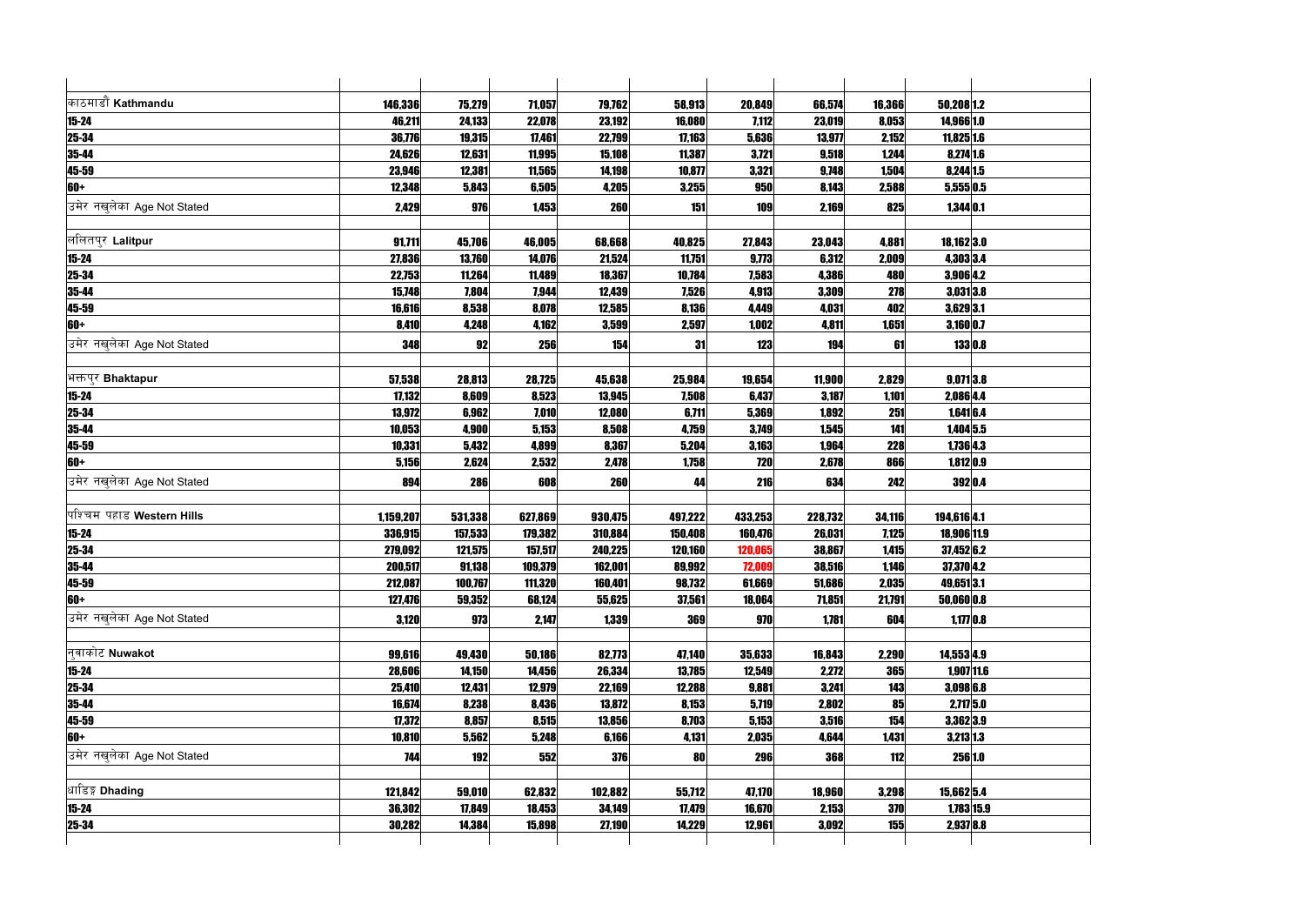| 35-44                       | 20,350           | 9,641           | 10,709           | 17,530           | 9,527           | 8,003           | 2,820          | 114        | 2,706 6.2     |            |
|-----------------------------|------------------|-----------------|------------------|------------------|-----------------|-----------------|----------------|------------|---------------|------------|
| 45-59                       | 21,432           | 10,757          | 10,675           | 17,630           | 10,525          | 7,105           | 3,802          | 232        | $3,570$ 4.6   |            |
| 60+                         | 13,016           | 6,259           | 6,757            | 6,111            | 3,877           | 2,234           | 6,905          | 2,382      | 4,523 0.9     |            |
| उमेर नखुलेका Age Not Stated | 460              | <b>120</b>      | 340              | 272              | 75              | 197             | 188            | 45         |               | 143 1.4    |
|                             |                  |                 |                  |                  |                 |                 |                |            |               |            |
| गोर्खा Gorkha               | 91,259           | 42,416          | 48,843           | 68,156           | 40,156          | 28,000          | 23,103         | 2,260      | 20,843 3.0    |            |
| 15-24                       | 26,457           | 12,562          | 13,895           | 24,048           | 12,136          | 11,912          | 2,409          | 426        |               | 1,983 10.0 |
| $25 - 34$                   | 22,476           | 10,015          | 12,461           | 17,814           | 9,934           | 7,880           | 4,662          | 81         | 4,5813.8      |            |
| $35 - 44$                   | 15,720           | 7,330           | 8,390            | 11,318           | 7,263           | 4,055           | 4,402          | 67         | 4,335 2.6     |            |
| 45-59                       | 16,248           | 7,716           | 8,532            | 10,689           | 7,594           | 3,095           | 5,559          | 122        | $5,437$ 1.9   |            |
| 60+                         | 10,228           | 4,743           | 5,485            | 4,229            | 3,205           | 1,024           | 5,999          | 1,538      | 4,4610.7      |            |
| उमेर नखलेका Age Not Stated  | <b>130</b>       | 50              | 80               | 58               | 24              | 34              | 72             | 26         |               | 46 0.8     |
|                             |                  |                 |                  |                  |                 |                 |                |            |               |            |
| तनहुँ <b>Tanahun</b>        | 74,605           | 32,838          | 41,767           | 67,109           | 31,235          | 35,874          | 7,496          | 1,603      | 5,893 9.0     |            |
| $15 - 24$                   | 21,757           | 10,017          | 11,740           | 20,966           | 9,587           | 11,379          | 791            | 430        |               | 36126.5    |
| $25 - 34$                   | 17,639           | 7,322           | 10,317           | 16,840           | 7,262           | 9,578           | 799            | 60         |               | 739 21.1   |
| 35-44                       | 13,495           | 5,986           | 7,509            | 12,569           | 5,925           | 6,644           | 926            | 61         |               | 865 13.6   |
| 45-59                       | 13,652           | 6,166           | 7,486            | 12,174           | 6,071           | 6,103           | 1,478          | 95         | $1,383$ 8.2   |            |
| 60+                         | 7,968            | 3,314           | 4,654            | 4,511            | 2,373           | 2,138           | 3,457          | 941        | 2,516 1.3     |            |
| उमेर नखलेका Age Not Stated  |                  |                 |                  |                  |                 |                 | 45             |            |               | 29 1.1     |
|                             | 94               | 33              | 61               | 49               | 17              | 32              |                | 16         |               |            |
| लमजुङ Lamjung               |                  |                 |                  |                  |                 |                 |                |            |               |            |
|                             | 80,982<br>22,009 | 36,831          | 44,151           | 65,073           | 33,664<br>9,612 | 31,409          | 15,909         | 3,167      | $12,742$ 4.1  | 844 13.2   |
| $15 - 24$                   | 18,605           | 10,319<br>8,106 | 11,690<br>10,499 | 20,458<br>16,647 | 8,008           | 10,846<br>8,639 | 1,551<br>1,958 | 707<br>98  | 1,860 8.5     |            |
| $25 - 34$<br>$35 - 44$      | 14,170           | 6,460           | 7,710            | 11,917           | 6,379           | 5,538           | 2,253          | 81         | 2,172 5.3     |            |
| 45-59                       | 15,553           | 7,052           | 8,501            | 11,953           | 6,908           | 5,045           | 3,600          | 144        | 3,456 3.3     |            |
| 60+                         | 10,333           | 4,786           | 5,547            | 3,955            | 2,710           | 1,245           | 6,378          | 2,076      | 4,302 0.6     |            |
|                             |                  |                 |                  |                  |                 |                 |                |            |               |            |
| उमेर नखलेका Age Not Stated  | 312              | <b>108</b>      | 204              | 143              | 47              | 96              | 169            | 61         |               | 108 0.8    |
|                             |                  |                 |                  |                  |                 |                 |                |            |               |            |
| कास्की Kaski                | 77,241           | 33,318          | 43,923           | 55,015           | 29,886          | 25,129          | 22,226         | 3,432      | 18,794 2.5    |            |
| $15 - 24$                   | 22,409           | 9,937           | 12,472           | 18,958           | 8,639           | 10,319          | 3,451          | 1,298      | $2,153$ 5.5   |            |
| 25-34                       | 18,333           | 7,578           | 10,755           | 14,251           | 7,450           | 6,801           | 4,082          | <b>128</b> | 3,954 3.5     |            |
| 35-44                       | 13,761           | 5,875           | 7,886            | 9,800            | 5,774           | 4,026           | 3,961          | 101        | 3,860 2.5     |            |
| 45-59                       | 14,521           | 6,550           | 7,971            | 9,658            | 6,363           | 3,295           | 4,863          | 187        | 4,676 2.0     |            |
| 60+                         | 8,062            | 3,318           | 4,744            | 2,297            | 1,637           | 660             | 5,765          | 1,681      | 4,084 0.4     |            |
| उमेर नखुलेका Age Not Stated | 155              | 60              | 95               | 51               | 23              | 28              | 104            | 37         |               | 67 0.5     |
|                             |                  |                 |                  |                  |                 |                 |                |            |               |            |
| स्याङ्जा Syangja            | 201,934          | 89,201          | 112,733          | 158,982          | 83,482          | 75,500          | 42,952         | 5,719      | 37,233 3.7    |            |
| $15 - 24$                   | 57,557           | 25,903          | 31,654           | 53,051           | 24,638          | 28,413          | 4,506          | 1,265      | $3,241$ 11.8  |            |
| 25-34                       | 46,239           | 18,694          | 27,545           | 39,058           | 18,483          | 20,575          | 7,181          | 211        | 6,970 5.4     |            |
| 35-44                       | 35,029           | 15,216          | 19,813           | 27,451           | 15,007          | 12,444          | 7,578          | 209        | 7,369 3.6     |            |
| 45-59                       | 39,213           | 18,205          | 21,008           | 28,595           | 17,795          | 10,800          | 10,618         | 410        | $10,208$  2.7 |            |
| 60+                         | 23,557           | 11,072          | 12,485           | 10,652           | 7,512           | 3,140           | 12,905         | 3,560      | 9,345 0.8     |            |
| उमेर नखुलेका Age Not Stated | 339              | 111             | <b>228</b>       | 175              | 47              | <b>128</b>      | 164            | 64         | 100 1.1       |            |
|                             |                  |                 |                  |                  |                 |                 |                |            |               |            |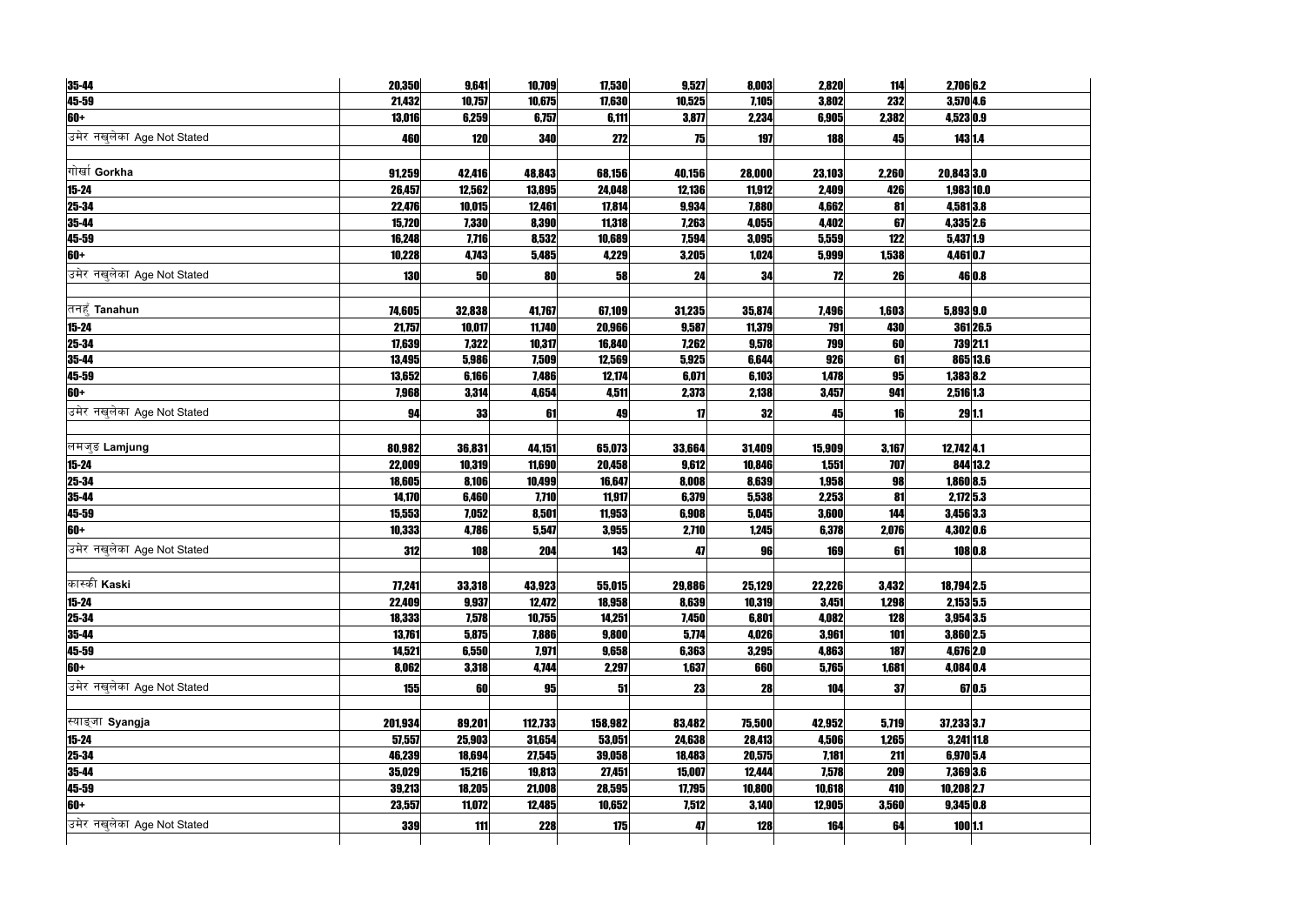| बाग्लुङ्ग Baglung                   | 137,342   | 63,683  | 73,659  | 107,375 | 58,853     | 48,522  | 29,967  | 4,830      | 25,137 3.6   |        |
|-------------------------------------|-----------|---------|---------|---------|------------|---------|---------|------------|--------------|--------|
| $15 - 24$                           | 40,991    | 19,466  | 21,525  | 37,698  | 18,700     | 18,998  | 3,293   | 766        | 2,527 11.4   |        |
| 25-34                               | 32,685    | 14,225  | 18,460  | 27,265  | 14,023     | 13,242  | 5,420   | 202        | $5,218$ 5.0  |        |
| 35-44                               | 23,241    | 10,594  | 12,647  | 18,097  | 10,432     | 7,665   | 5,144   | 162        | 4,982 3.5    |        |
| 45-59                               | 25,549    | 12,346  | 13,203  | 18,883  | 12,061     | 6,822   | 6,666   | 285        | $6,381$  2.8 |        |
| 60+                                 | 14,725    | 7,003   | 7,722   | 5,379   | 3,617      | 1,762   | 9,346   | 3,386      | 5,960 0.6    |        |
| उमेर नखुलेका Age Not Stated         | 151       | 49      | 102     | 53      | 20         | 33      | 98      | 29         | 69 0.5       |        |
|                                     |           |         |         |         |            |         |         |            |              |        |
| गुल्मी Gulmi                        | 173,227   | 77,688  | 95,539  | 136,755 | 72,550     | 64,205  | 36,472  | 5,138      | 31,334 3.7   |        |
| $15 - 24$                           | 50,042    | 22,749  | 27,293  | 46,387  | 21,826     | 24,561  | 3,655   | 923        | 2,732 12.7   |        |
| $25 - 34$                           | 41,675    | 17,157  | 24,518  | 35,715  | 16,979     | 18,736  | 5,960   | 178        | $5,782$ 6.0  |        |
| $35 - 44$                           | 30,332    | 13,550  | 16,782  | 24,050  | 13,415     | 10,635  | 6,282   | <b>135</b> | $6,147$ 3.8  |        |
| $45 - 59$                           | 31,459    | 14,990  | 16,469  | 22,955  | 14,731     | 8,224   | 8,504   | 259        | 8,245 2.7    |        |
| 60+                                 | 19,631    | 9,223   | 10,408  | 7,608   | 5,592      | 2,016   | 12,023  | 3,631      | 8,392 0.6    |        |
| उमेर नखलेका Age Not Stated          | 88        | 19      | 69      | 40      |            | 33      | 48      | 12         | 36 0.8       |        |
|                                     |           |         |         |         |            |         |         |            |              |        |
| पाल्पा Palpa                        | 101,159   | 46,923  | 54,236  | 86,355  | 44,544     | 41,811  | 14,804  | 2,379      | $12,425$ 5.8 |        |
| $15 - 24$                           | 30,785    | 14,581  | 16,204  | 28,835  | 14,006     | 14,829  | 1,950   | 575        | $1,375$ 14.8 |        |
| 25-34                               | 25,748    | 11,663  | 14,085  | 23,276  | 11,504     | 11,772  | 2,472   | <b>159</b> | 2,313 9.4    |        |
| $35 - 44$                           | 17,745    | 8,248   | 9,497   | 15,397  | 8,117      | 7,280   | 2,348   | 131        | 2,2176.6     |        |
| 45-59                               | 17,088    | 8,128   | 8,960   | 14,008  | 7,981      | 6,027   | 3,080   | 147        | 2,933 4.5    |        |
| 60+                                 | 9,146     | 4,072   | 5,074   | 4,717   | 2,907      | 1,810   | 4,429   | 1,165      | $3,264$ 1.1  |        |
| उमेर नखलेका Age Not Stated          | 647       | 231     | 416     | 122     | 29         | 93      | 525     | 202        | 323 0.2      |        |
| सुदूर पश्चिम पहाड Far Western Hills | 1,017,600 | 485,261 | 532,339 | 849,106 | 459,285    | 389,821 | 168,494 | 25,976     | 142,518 5.0  |        |
| $15 - 24$                           | 314,927   | 151,281 | 163,646 | 289,858 | 146,352    | 143,506 | 25,069  | 4,929      | 20,140 11.6  |        |
| 25-34                               | 265,186   | 121,818 | 143,368 | 232,810 | 120,770    | 112,040 | 32,376  | 1,048      | 31,328 7.2   |        |
| 35-44                               | 182,711   | 85,464  | 97,247  | 153,957 | 84,502     | 69,455  | 28,754  | 962        | 27,792 5.4   |        |
| 45-59                               | 170,174   | 84,491  | 85,683  | 134,381 | 82,083     | 52,298  | 35,793  | 2,408      | 33,385 3.8   |        |
| 60+                                 | 80,419    | 40,618  | 39,801  | 37,590  | 25,413     | 12,177  | 42,829  | 15,205     | 27,624 0.9   |        |
| उमेर नखलेका Age Not Stated          |           |         |         |         |            |         |         |            |              |        |
|                                     | 4,183     | 1,589   | 2,594   | 510     | <b>165</b> | 345     | 3,673   | 1,424      | 2,249 0.1    |        |
| प्यूठान Pyuthan                     | 125,121   | 56,195  | 68,926  | 93,011  | 52,776     | 40,235  | 32,110  | 3,419      | 28,691 2.9   |        |
| $15 - 24$                           | 38,099    | 17,738  | 20,361  | 33,993  | 16,801     | 17,192  | 4,106   | 937        | $3,169$ 8.3  |        |
| 25-34                               | 31,509    | 13,460  | 18,049  | 24,894  | 13,306     | 11,588  | 6,615   | 154        | $6,461$  3.8 |        |
| 35-44                               | 21,145    | 9,303   | 11,842  | 14,891  | 9,178      | 5,713   | 6,254   | 125        | 6,129 2.4    |        |
| 45-59                               | 22,425    | 10,424  | 12,001  | 14,657  | 10,189     | 4,468   | 7,768   | 235        | 7,533 1.9    |        |
| 60+                                 | 11,857    | 5,243   | 6,614   | 4,555   | 3,299      | 1,256   | 7,302   | 1,944      | 5,358 0.6    |        |
|                                     |           |         |         |         |            |         |         |            |              |        |
| उमेर नखलेका Age Not Stated          | 86        | 27      | 59      | 21      |            | 18      | 65      | 24         |              | 41 0.3 |
| सल्यान Salyan                       | 241,875   | 116,652 | 125,223 | 180,053 | 111,834    | 68,219  | 61,822  | 4,818      | $57,004$ 2.9 |        |
| $15 - 24$                           | 79,297    | 38,578  | 40,719  | 68,235  | 37,686     | 30,549  | 11,062  | 892        | $10,170$ 6.2 |        |
| $25 - 34$                           | 65,176    | 31,154  | 34,022  | 49,970  | 30,905     | 19,065  | 15,206  | 249        | 14,957 3.3   |        |
|                                     |           |         |         |         |            |         |         |            |              |        |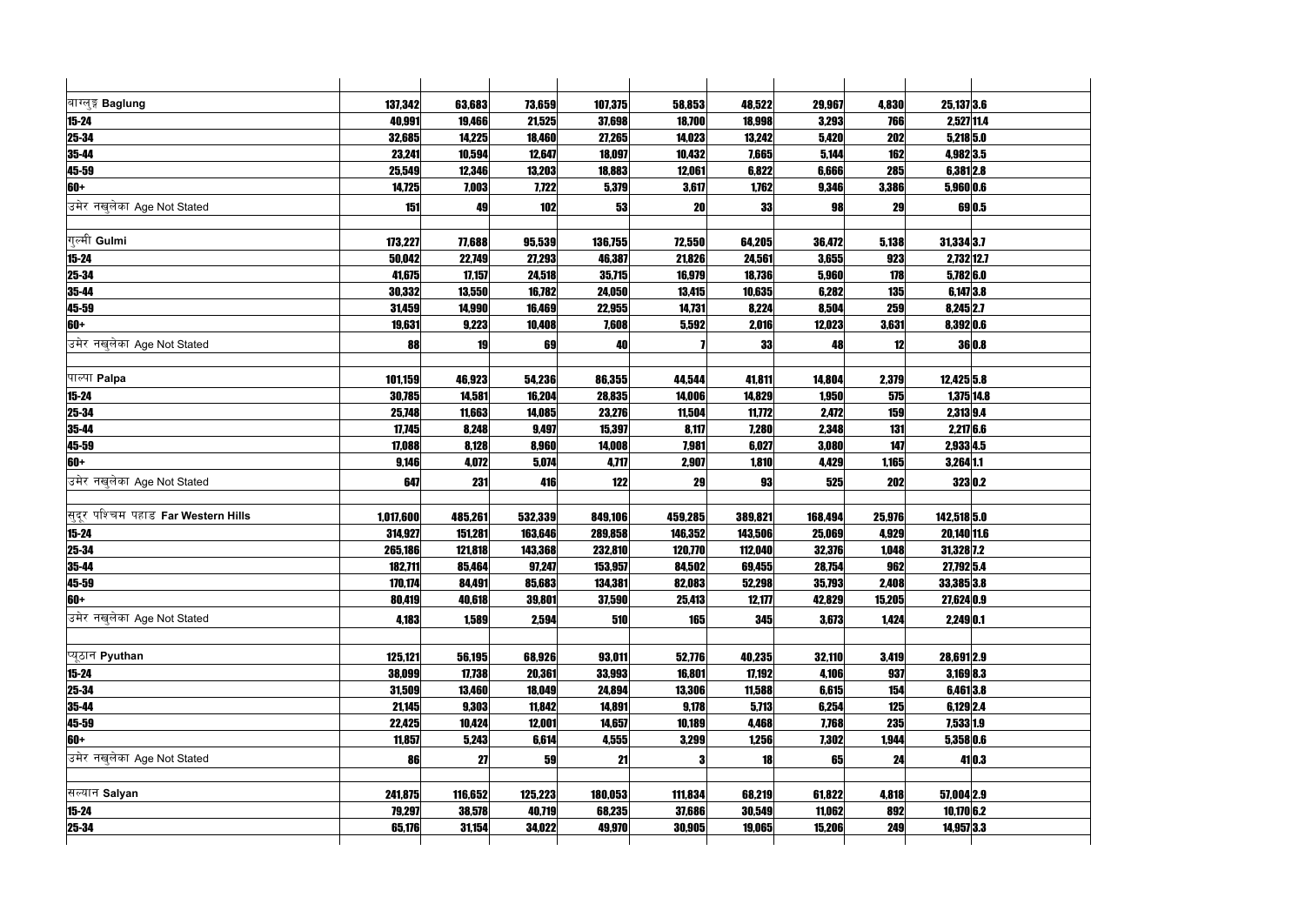| 35-44                       | 41,872     | 20,299       | 21,573     | 29,546  | 20,044 | 9,502      | 12,326     | 255        | 12,071 2.4             |              |
|-----------------------------|------------|--------------|------------|---------|--------|------------|------------|------------|------------------------|--------------|
| 45-59                       | 38,989     | 18,887       | 20,102     | 25,789  | 18,357 | 7,432      | 13,200     | 530        | 12,670 2.0             |              |
| 60+                         | 16,241     | 7,615        | 8,626      | 6,419   | 4,801  | 1,618      | 9,822      | 2,814      | $7,008$ <sub>0.7</sub> |              |
| उमेर नखुलेका Age Not Stated | 300        | 119          | 181        | 94      | 41     | 53         | 206        | 78         |                        | 128 0.5      |
|                             |            |              |            |         |        |            |            |            |                        |              |
| ज्म्ला Jumla                | 115,350    | 59,067       | 56,283     | 101,300 | 55,815 | 45,485     | 14,050     | 3,252      | 10,798 7.2             |              |
| $15 - 24$                   | 34,029     | 17,128       | 16,901     | 32,734  | 16,740 | 15,994     | 1,295      | 388        |                        | 907 25.3     |
| 25-34                       | 32,039     | 15,688       | 16,351     | 29,869  | 15,472 | 14,397     | 2,170      | 216        |                        | 1,954 13.8   |
| 35-44                       | 22,028     | 11,003       | 11,025     | 19,590  | 10,817 | 8,773      | 2,438      | 186        | 2,252 8.0              |              |
| 45-59                       | 18,672     | 10,405       | 8,267      | 15,619  | 10,120 | 5,499      | 3,053      | 285        | 2,768 5.1              |              |
| 60+                         | 8,474      | 4,798        | 3,676      | 3,443   | 2,651  | <b>792</b> | 5,031      | 2,147      | 2,884 0.7              |              |
| उमेर नखलेका Age Not Stated  | 108        | 45           | 63         | 45      | 15     | 30         | 63         | <b>30</b>  |                        | 33 0.7       |
|                             |            |              |            |         |        |            |            |            |                        |              |
| दैलेख Dailekh               | 119,593    | 56,244       | 63,349     | 103,240 | 54,167 | 49,073     | 16,353     | 2,077      | 14,276 6.3             |              |
| $15 - 24$                   | 39,842     | 19,008       | 20,834     | 36,752  | 18,637 | 18,115     | 3,090      | 371        | 2,719 11.9             |              |
| 25-34                       | 30,774     | 14,303       | 16,471     | 27,280  | 14,205 | 13,075     | 3,494      | 98         | 3,396 7.8              |              |
| 35-44                       | 20,466     | 9,525        | 10,941     | 17,840  | 9,417  | 8,423      | 2,626      | 108        | $2,518$ 6.8            |              |
| 45-59                       | 19,395     | 9,181        | 10,214     | 16,502  | 9,034  | 7,468      | 2,893      | <b>147</b> | $2,746$ 5.7            |              |
| 60+                         | 8,898      | 4,145        | 4,753      | 4,816   | 2,865  | 1,951      | 4,082      | 1,280      | $2,802$ 1.2            |              |
| उमेर नखुलेका Age Not Stated | <b>218</b> | 82           | <b>136</b> | 50      |        | 41         | <b>168</b> | 73         |                        | 95 0.3       |
|                             |            |              |            |         |        |            |            |            |                        |              |
| अछाम Achham                 | 95,697     | 42,858       | 52,839     | 81,447  | 39,085 | 42,362     | 14,250     | 3,773      | $10,477$ 5.7           |              |
| $15 - 24$                   | 27,469     | 12,993       | 14,476     | 26,496  | 12,793 | 13,703     | 973        | 200        |                        | 773 27.2     |
| 25-34                       | 24,509     | 10,243       | 14,266     | 22,933  | 10,207 | 12,726     | 1,576      | 36         |                        | $1,540$ 14.6 |
| 35-44                       | 18,127     | <b>7,753</b> | 10,374     | 16,487  | 7,704  | 8,783      | 1,640      | 49         | 1,591 10.1             |              |
| 45-59                       | 16,960     | 7,731        | 9,229      | 13,107  | 6,990  | 6,117      | 3,853      | 741        | $3,112$ 3.4            |              |
| 60+                         | 7,710      | 3,832        | 3,878      | 2,396   | 1,385  | 1,011      | 5,314      | 2,447      | $2,867$ 0.5            |              |
| उमेर नखलेका Age Not Stated  | 922        | <b>306</b>   | 616        | 28      | 6      | 22         | 894        | 300        |                        | 594 0.0      |
|                             |            |              |            |         |        |            |            |            |                        |              |
| डोटी Doti                   | 171,636    | 81,505       | 90,131     | 155,158 | 77,837 | 77,321     | 16,478     | 3,668      | 12,810 9.4             |              |
| $15 - 24$                   | 51,588     | 24,643       | 26,945     | 49,106  | 23,786 | 25,320     | 2,482      | 857        |                        | $1,625$ 19.8 |
| 25-34                       | 44,347     | 19,642       | 24,705     | 41,959  | 19,496 | 22,463     | 2,388      | 146        | 2,242 17.6             |              |
| 35-44                       | 33,039     | 14,876       | 18,163     | 30,543  | 14,760 | 15,783     | 2,496      | 116        |                        | 2,380 12.2   |
| 45-59                       | 28,680     | 14,640       | 14,040     | 25,378  | 14,410 | 10,968     | 3,302      | <b>230</b> | $3,072$ <sub>7.7</sub> |              |
| 60+                         | 13,896     | 7,676        | 6,220      | 8,121   | 5,368  | 2,753      | 5,775      | 2,308      | 3,467 1.4              |              |
| उमेर नखुलेका Age Not Stated | 86         | 28           | 58         | 51      | 17     | 34         | 35         | 11         |                        | 24 1.5       |
|                             |            |              |            |         |        |            |            |            |                        |              |
| बैतडी Baitadi               | 96,695     | 48,683       | 48,012     | 86,890  | 45,136 | 41,754     | 9,805      | 3,547      | $6,258$ 8.9            |              |
| $15 - 24$                   | 28,969     | 14,015       | 14,954     | 27,471  | 13,170 | 14,301     | 1,498      | 845        |                        | 653 18.3     |
| 25-34                       | 24,050     | 11,684       | 12,366     | 23,293  | 11,577 | 11,716     | 757        | 107        |                        | 650 30.8     |
| 35-44                       | 16,949     | 8,564        | 8,385      | 16,196  | 8,473  | 7,723      | 753        | 91         |                        | 662 21.5     |
| 45-59                       | 16,082     | 8,676        | 7,406      | 14,879  | 8,521  | 6,358      | 1,203      | 155        | 1,048 12.4             |              |
| 60+                         | 8,607      | 4,912        | 3,695      | 4,860   | 3,329  | 1,531      | 3,747      | 1,583      | $2,164$ 1.3            |              |
| उमेर नखुलेका Age Not Stated | 2,038      | 832          | 1,206      | 191     | 66     | 125        | 1,847      | 766        | $1,081$ 0.1            |              |
|                             |            |              |            |         |        |            |            |            |                        |              |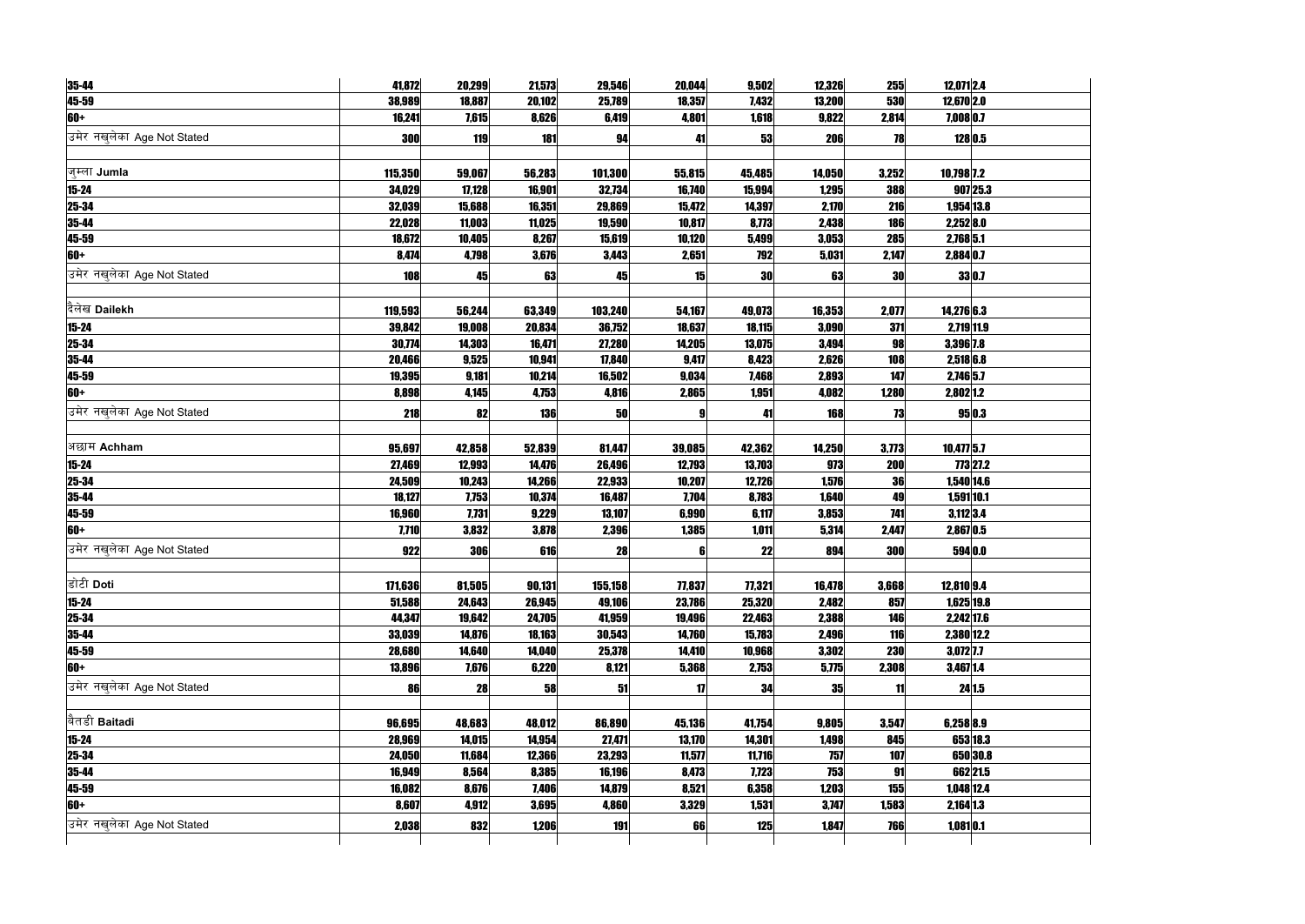| डडेलधुरा Dandeldhura                   | 51,633  | 24,057     | 27,576     | 48,007     | 22,635     | 25,372     | 3,626      | 1,422      |                | 2,204 13.2 |
|----------------------------------------|---------|------------|------------|------------|------------|------------|------------|------------|----------------|------------|
| $15 - 24$                              | 15,634  | 7,178      | 8,456      | 15,071     | 6,739      | 8,332      | 563        | 439        |                | 124 26.8   |
| 25-34<br>35-44                         | 12,782  | 5,644      | 7,138      | 12,612     | 5,602      | 7,010      | 170        | 42         |                | 128 74.2   |
|                                        | 9,085   | 4,141      | 4,944      | 8,864      | 4,109      | 4,755      | 221        | 32         |                | 18940.1    |
|                                        | 8,971   | 4,547      | 4,424      | 8,450      | 4,462      | 3,988      | 521        | 85         |                | 436 16.2   |
| 45-59<br>60+                           | 4,736   | 2,397      | 2,339      | 2,980      | 1,715      | 1,265      | 1,756      | 682        | $1,074$ 1.7    |            |
| उमेर नखुलेका Age Not Stated            | 425     | <b>150</b> | 275        | 30         |            | 22         | 395        | 142        |                | 253 0.1    |
|                                        |         |            |            |            |            |            |            |            |                |            |
| मध्य भित्री मधेश Central Inner Terai   | 144,618 | 73,245     | 71,373     | 120,857    | 69,500     | 51,357     | 23,761     | 3,745      | 20,016 5.1     |            |
| $15 - 24$                              | 45,011  | 22,429     | 22,582     | 41,348     | 21,787     | 19,561     | 3,663      | 642        |                | 3,021 11.3 |
| 25-34                                  | 40,982  | 20,662     | 20,320     | 36,239     | 20,470     | 15,769     | 4,743      | 192        | 4,551 7.6      |            |
| 35-44                                  | 24,688  | 12,800     | 11,888     | 20,907     | 12,678     | 8,229      | 3,781      | 122        | 3,659 5.5      |            |
| 45-59                                  | 21,839  | 11,646     | 10,193     | 17,284     | 11,302     | 5,982      | 4,555      | 344        |                | 4,211 3.8  |
| $60+$                                  | 11,357  | 5,430      | 5,927      | 4,794      | 3,162      | 1,632      | 6,563      | 2,268      | 4,295 0.7      |            |
| उमेर नखुलेका Age Not Stated            | 741     | <b>278</b> | 463        | 285        | 101        | 184        | 456        | 177        |                | 279 0.6    |
|                                        |         |            |            |            |            |            |            |            |                |            |
| चिसापानी Chisapani                     | 93,233  | 46,355     | 46,878     | 75,724     | 43,487     | 32,237     | 17,509     | 2,868      | $14,641$ $4.3$ |            |
| $15 - 24$                              | 29,989  | 14,852     | 15,137     | 27,756     | 14,488     | 13,268     | 2,233      | 364        |                | 1,869 12.4 |
| <b>25-34</b>                           | 25,329  | 12,653     | 12,676     | 22,127     | 12,516     | 9,611      | 3,202      | 137        | 3,0656.9       |            |
| $35 - 44$                              | 14,951  | 7,440      | 7,511      | 12,140     | 7,358      | 4,782      | 2,811      | 82         | 2,729 4.3      |            |
|                                        | 14,508  | 7,396      | 7,112      | 10,811     | 7,114      | 3,697      | 3,697      | <b>282</b> | $3,415$  2.9   |            |
| 45-59<br>60+                           | 8,265   | 3,945      | 4,320      | 2,844      | 1,993      | 851        | 5,421      | 1,952      | 3,469 0.5      |            |
| उमेर नखुलेका Age Not Stated            | 191     | 69         | 122        | 46         | 18         | 28         | 145        | 51         |                | 94 0.3     |
|                                        |         |            |            |            |            |            |            |            |                |            |
| चितवन Chitwan                          | 40,810  | 21,431     | 19,379     | 37,147     | 20,736     | 16,411     | 3,663      | 695        | 2,968 10.1     |            |
| $15 - 24$                              | 12,101  | 6,143      | 5,958      | 11,180     | 5,912      | 5,268      | 921        | 231        |                | 690 12.1   |
| $25 - 34$                              | 12,190  | 6,313      | 5,877      | 11,474     | 6,276      | 5,198      | 716        | 37         |                | 679 16.0   |
| 35-44                                  | 7,634   | 4,163      | 3,471      | 7,152      | 4,139      | 3,013      | 482        | 24         |                | 458 14.8   |
| 45-59                                  | 5,857   | 3,394      | 2,463      | 5,401      | 3,358      | 2,043      | 456        | 36         |                | 420 11.8   |
| $60+$                                  | 2,524   | 1,224      | 1,300      | 1,722      | 979        | 743        | 802        | 245        |                | 557 2.1    |
| उमेर नखुलेका Age Not Stated            | 504     | 194        | <b>310</b> | <b>218</b> | 12         | <b>146</b> | 286        | 122        |                | 164 0.8    |
|                                        |         |            |            |            |            |            |            |            |                |            |
| नवलपुर Nawalpur                        | 10,575  | 5,459      | 5,116      | 7,986      | 5,277      | 2,709      | 2,589      | <b>182</b> | 2,407 3.1      |            |
| $15 - 24$                              | 2,921   | 1,434      | 1,487      | 2,412      | 1,387      | 1,025      | 509        | 47         |                | 462 4.7    |
| 25-34                                  | 3,463   | 1,696      | 1,767      | 2,638      | 1,678      | 960        | 825        | 18         |                | 8073.2     |
|                                        | 2,103   | 1,197      | 906        | 1,615      | 1,181      | 434        | 488        | 16         |                | 472 3.3    |
| 35-44<br>45-59                         | 1,474   | 856        | 618        | 1,072      | 830        | 242        | 402        | 26         |                | 376 2.7    |
| $60+$                                  | 568     | 261        | 307        | <b>228</b> | <b>190</b> | 38         | <b>340</b> | 71         |                | 269 0.7    |
| उमेर नखुलेका Age Not Stated            | 46      | 15         | 31         | 21         | 11         | 10         | 25         |            |                | 21 0.8     |
|                                        |         |            |            |            |            |            |            |            |                |            |
| पश्चिम भित्री मधेश Western Inner Terai | 54,826  | 27,393     | 27,433     | 33,814     | 26,132     | 7,682      | 21,012     | 1,261      | 19,751 1.6     |            |
|                                        | 17,732  | 8,684      | 9,048      | 11,916     | 8,258      | 3,658      | 5,816      | 426        | 5,390 2.0      |            |
| $\frac{15-24}{25-34}$                  | 16,362  | 8,147      | 8,215      | 10,299     | 8,091      | 2,208      | 6,063      | 56         | $6,007$  1.7   |            |
|                                        |         |            |            |            |            |            |            |            |                |            |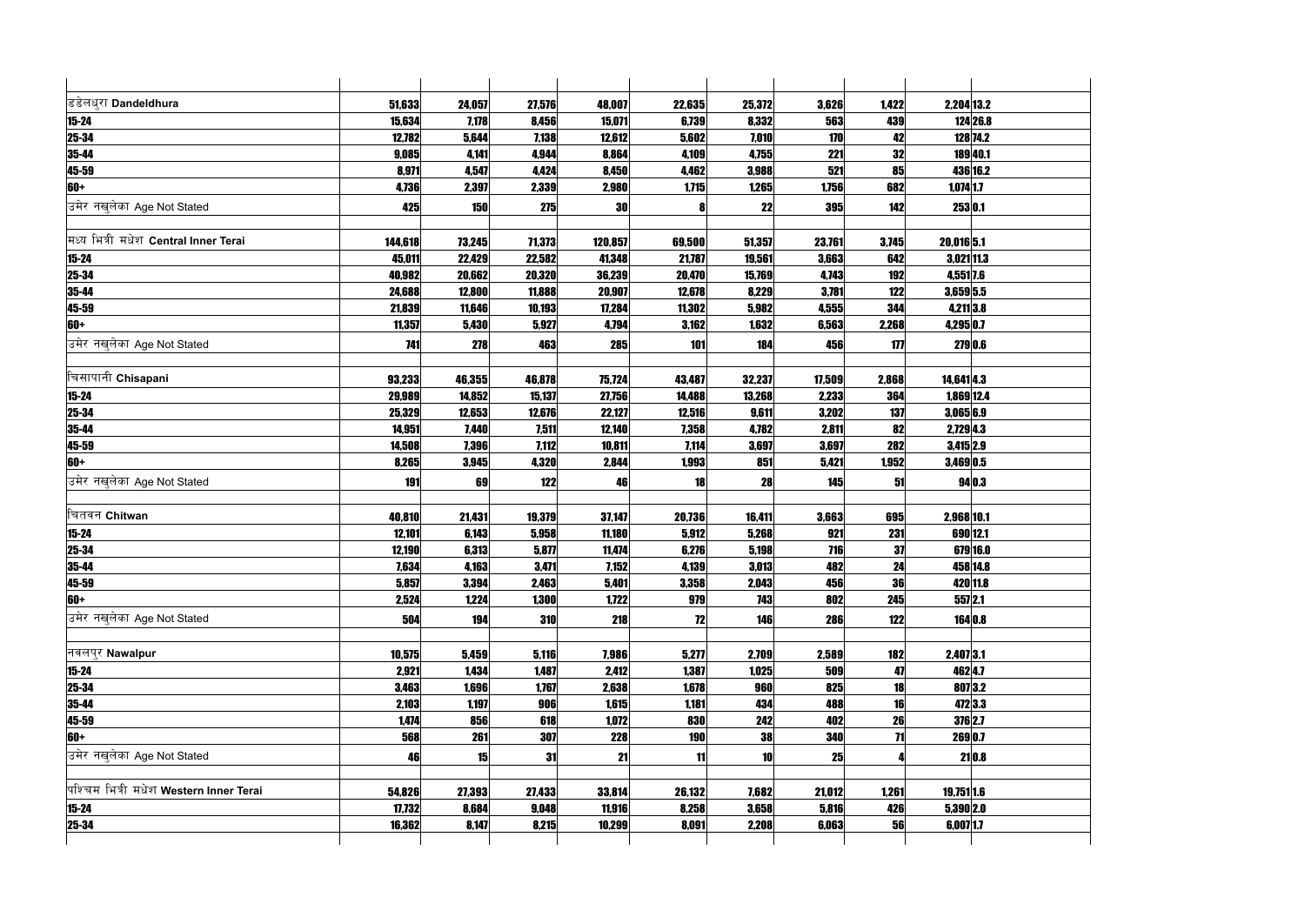| 35-44                       | 10,221     | 5,297   | 4,924   | 6,329   | 5,241   | 1,088      | 3,892      | 56         | 3,836 1.6     |         |
|-----------------------------|------------|---------|---------|---------|---------|------------|------------|------------|---------------|---------|
| 45-59                       | 7,542      | 3,910   | 3,632   | 4,417   | 3,766   | 651        | 3,125      | 144        | 2,981 1.4     |         |
| 60+                         | 2,866      | 1,313   | 1,553   | 827     | 765     | 62         | 2,039      | 548        | 1,491 0.4     |         |
| उमेर नखलेका Age Not Stated  | <b>103</b> | 42      | 61      | 26      | 11      | 15         | 77         | 31         |               | 46 0.3  |
|                             |            |         |         |         |         |            |            |            |               |         |
| दाङ्ग Dang                  | 31,238     | 15,295  | 15,943  | 19,817  | 14,404  | 5,413      | 11,421     | 891        | 10,530 1.7    |         |
| $15 - 24$                   | 10,892     | 5,241   | 5,651   | 7,591   | 4,926   | 2,665      | 3,301      | 315        | 2,986 2.3     |         |
| 25-34                       | 8,694      | 4,240   | 4,454   | 5,651   | 4,201   | 1,450      | 3,043      | 39         | 3,004 1.9     |         |
| 35-44                       | 5,601      | 2,818   | 2,783   | 3,555   | 2,776   | <b>779</b> | 2,046      | 42         | $2,004$ 1.7   |         |
| 45-59                       | 4,279      | 2,183   | 2,096   | 2,561   | 2,101   | 460        | 1,718      | 82         | 1,636 1.5     |         |
| 60+                         | 1,684      | 775     | 909     | 436     | 391     | 45         | 1,248      | 384        |               | 864 0.3 |
| उमेर नखुलेका Age Not Stated | 88         | 38      | 50      | 23      |         | 14         | 65         | 29         |               | 36 0.4  |
|                             |            |         |         |         |         |            |            |            |               |         |
| दिउख्री Deokhuri            | 23,588     | 12,098  | 11,490  | 13,997  | 11,728  | 2,269      | 9,591      | 370        | $9,221$ 1.5   |         |
| $15 - 24$                   | 6,840      | 3,443   | 3,397   | 4,325   | 3,332   | 993        | 2,515      | 111        | 2,404 1.7     |         |
| $25 - 34$                   | 7,668      | 3,907   | 3,761   | 4,648   | 3,890   | 758        | 3,020      | 17         | 3,003 1.5     |         |
| 35-44                       | 4,620      | 2,479   | 2,141   | 2,774   | 2,465   | 309        | 1,846      | 14         | 1,832 1.5     |         |
| 45-59                       | 3,263      | 1,727   | 1,536   | 1,856   | 1,665   | 191        | 1,407      | 62         | $1,345$ 1.3   |         |
| 60+                         | 1,182      | 538     | 644     | 391     | 374     | 17         | 791        | 164        |               | 627 0.5 |
| उमेर नखुलेका Age Not Stated | 15         |         | 11      |         |         |            | 12         |            |               | 10 0.3  |
|                             |            |         |         |         |         |            |            |            |               |         |
| पश्चिम तराई Western Terai   | 259,082    | 130,882 | 128,200 | 188,484 | 126,793 | 61,691     | 70,598     | 4,089      | 66,509 2.7    |         |
| $15 - 24$                   | 61,841     | 30,967  | 30,874  | 45,292  | 29,608  | 15,684     | 16,549     | 1,359      | 15,190 2.7    |         |
| $25 - 34$                   | 78,687     | 40,126  | 38,561  | 59,466  | 39,796  | 19,670     | 19,221     | 330        | 18,891 3.1    |         |
| 35-44                       | 56,166     | 30,071  | 26,095  | 43,286  | 29,845  | 13,441     | 12,880     | 226        | 12,654 3.4    |         |
| 45-59                       | 40,818     | 21,205  | 19,613  | 29,877  | 20,799  | 9,078      | 10,941     | 406        | $10,535$  2.7 |         |
| 60+                         | 19,961     | 8,186   | 11,775  | 9,829   | 6,552   | 3,277      | 10,132     | 1,634      | 8,498 1.0     |         |
| उमेर नखुलेका Age Not Stated | 1,609      | 327     | 1,282   | 734     | 193     | 541        | 875        | 134        |               | 7410.8  |
|                             |            |         |         |         |         |            |            |            |               |         |
| पाल्ही Palhi                | 60,397     | 30,460  | 29,937  | 44,589  | 29,286  | 15,303     | 15,808     | 1,174      | $14,634$ 2.8  |         |
| $15 - 24$                   | 14,799     | 7,333   | 7,466   | 10,793  | 6,953   | 3,840      | 4,006      | 380        | 3,626 2.7     |         |
| $25 - 34$                   | 18,297     | 9,106   | 9,191   | 14,105  | 9,044   | 5,061      | 4,192      | 62         | 4,130 3.4     |         |
| $35 - 44$                   | 12,868     | 6,894   | 5,974   | 10,190  | 6,837   | 3,353      | 2,678      | 57         | $2,621$ 3.8   |         |
| 45-59                       | 8,927      | 4,765   | 4,162   | 6,772   | 4,640   | 2,132      | 2,155      | 125        | 2,030 3.1     |         |
| 60+                         | 5,215      | 2,308   | 2,907   | 2,577   | 1,775   | 802        | 2,638      | 533        | $2,105$ 1.0   |         |
| उमेर नखलेका Age Not Stated  | 291        | 54      | 237     | 152     | 37      | <b>115</b> | <b>139</b> | 17         | 122 1.1       |         |
|                             |            |         |         |         |         |            |            |            |               |         |
| माभाखण्ड Majhkhanda         | 93,602     | 47,675  | 45,927  | 71,005  | 46,172  | 24,833     | 22,597     | 1,503      | 21,094 3.1    |         |
| $15 - 24$                   | 22,265     | 11,282  | 10,983  | 16,761  | 10,813  | 5,948      | 5,504      | 469        | $5,035$  3.0  |         |
| $25 - 34$                   | 28,533     | 14,689  | 13,844  | 22,407  | 14,571  | 7,836      | 6,126      | <b>118</b> | $6,008$ 3.7   |         |
| $35 - 44$                   | 20,673     | 11,086  | 9,587   | 16,567  | 10,992  | 5,575      | 4,106      | 94         | 4,012 4.0     |         |
| 45-59                       | 14,530     | 7,548   | 6,982   | 11,166  | 7,399   | 3,767      | 3,364      | 149        | $3,215$ 3.3   |         |
| $60+$                       | 6,783      | 2,899   | 3,884   | 3,728   | 2,310   | 1,418      | 3,055      | 589        | 2,466 1.2     |         |
| उमेर नखलेका Age Not Stated  | 818        | 171     | 647     | 376     | 87      | 289        | 442        | 84         |               | 358 0.9 |
|                             |            |         |         |         |         |            |            |            |               |         |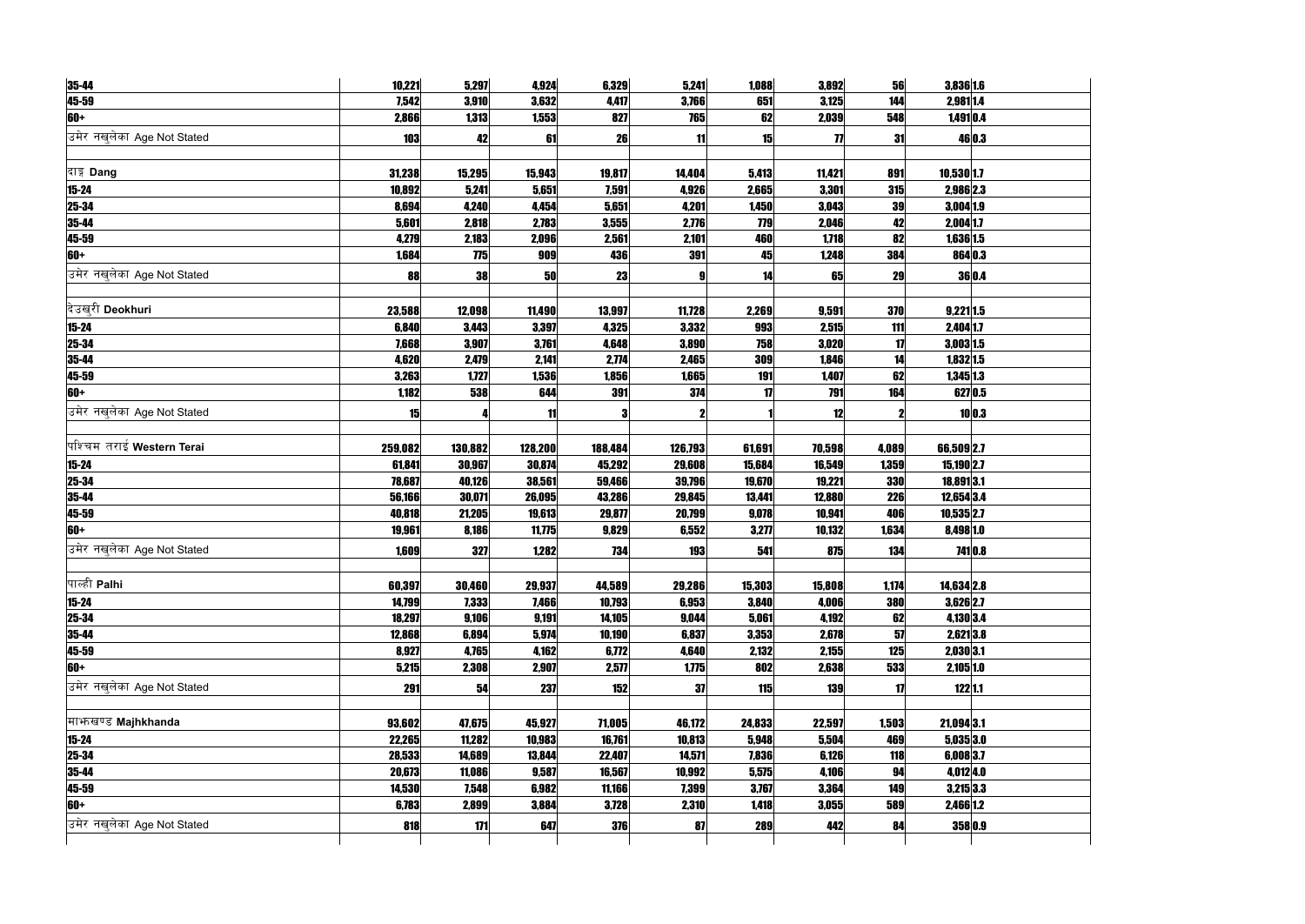| खजहनी Khajahani                     | 81,627  | 40,713 | 40,914       | 57,661     | 39,724 | 17,937     | 23,966 | 989        | 22,977 2.4    |          |  |
|-------------------------------------|---------|--------|--------------|------------|--------|------------|--------|------------|---------------|----------|--|
| $15 - 24$                           | 19,464  | 9,601  | 9,863        | 14,189     | 9,256  | 4,933      | 5,275  | 345        | 4,930 2.7     |          |  |
| 25-34                               | 24,979  | 12,751 | 12,228       | 18,321     | 12,636 | 5,685      | 6,658  | 115        | 6,543 2.8     |          |  |
| 35-44                               | 17,602  | 9,414  | 8,188        | 13,100     | 9,358  | 3,742      | 4,502  | 56         | 4,446 2.9     |          |  |
| 45-59                               | 13,082  | 6,629  | 6,453        | 9,122      | 6,529  | 2,593      | 3,960  | 100        | 3,860 2.3     |          |  |
| 60+                                 | 6,035   | 2,227  | 3,808        | 2,733      | 1,883  | 850        | 3,302  | 344        | 2,958 0.8     |          |  |
| उमेर नखुलेका Age Not Stated         | 465     | 91     | 374          | <b>196</b> | 62     | 134        | 269    | 29         | 240 0.7       |          |  |
| शिवराज Shivaraj                     | 23,456  | 12,034 | 11,422       | 15,229     | 11,611 | 3,618      | 8,227  | 423        | 7,804 1.9     |          |  |
| $15 - 24$                           | 5,313   | 2,751  | 2,562        | 3,549      | 2,586  | 963        | 1,764  | 165        | 1,599 2.0     |          |  |
| $25 - 34$                           | 6,878   | 3,580  | 3,298        | 4,633      | 3,545  | 1,088      | 2,245  | 35         | 2,210 2.1     |          |  |
| $35 - 44$                           | 5,023   | 2,677  | 2,346        | 3,429      | 2,658  | 771        | 1,594  | 19         | $1,575$  2.2  |          |  |
| $45 - 59$                           | 4,279   | 2,263  | 2,016        | 2,817      | 2,231  | 586        | 1,462  | 32         | 1,430 1.9     |          |  |
| $60+$                               | 1,928   | 752    | 1,176        | 791        | 584    | <b>207</b> | 1,137  | 168        | 969 0.7       |          |  |
| उमेर नखलेका Age Not Stated          | 35      | 11     | 24           | 10         |        |            | 25     |            |               | 21 0.4   |  |
|                                     |         |        |              |            |        |            |        |            |               |          |  |
| सुदूर पश्चिम तराई Far Western Terai | 162,687 | 85,530 | 77,157       | 119,656    | 82,426 | 37,230     | 43,031 | 3,104      | 39,927 2.8    |          |  |
| $15 - 24$                           | 42,689  | 21,590 | 21,099       | 32,567     | 20,851 | 11,716     | 10,122 | 739        | 9,383 3.2     |          |  |
| 25-34                               | 48,952  | 25,596 | 23,356       | 37,214     | 25,351 | 11,863     | 11,738 | 245        | 11,493 3.2    |          |  |
| $35 - 44$                           | 34,668  | 19,477 | 15,191       | 26,575     | 19,284 | 7,291      | 8,093  | 193        | 7,900 3.3     |          |  |
| 45-59                               | 25,278  | 13,954 | 11,324       | 18,391     | 13,534 | 4,857      | 6,887  | 420        | $6,467$  2.7  |          |  |
| $60+$                               | 10,244  | 4,729  | 5,515        | 4,542      | 3,302  | 1,240      | 5,702  | 1,427      | 4,275 0.8     |          |  |
| उमेर नखलेका Age Not Stated          | 856     | 184    | 672          | 367        | 104    | 263        | 489    | 80         | 409 0.8       |          |  |
| बाँके Banke                         | 60,686  | 31,362 | 29,324       | 37,261     | 30,163 | 7,098      | 23,425 | 1,199      | $22,226$ 1.6  |          |  |
| $15 - 24$                           | 14,477  | 7,407  | 7,070        | 8,682      | 6,934  | 1,748      | 5,795  | 473        | $5,322$ 1.5   |          |  |
| $25 - 34$                           | 17,709  | 9,212  | 8,497        | 11,169     | 9,137  | 2,032      | 6,540  | 75         | $6,465$ 1.7   |          |  |
| 35-44                               | 13,078  | 7,285  | 5,793        | 8,692      | 7,222  | 1,470      | 4,386  | 63         | 4,323 2.0     |          |  |
| 45-59                               | 10,299  | 5,364  | 4,935        | 6,594      | 5,260  | 1,334      | 3,705  | 104        | $3,601$ 1.8   |          |  |
| 60+                                 | 4,788   | 2,043  | 2,745        | 2,050      | 1,583  | 467        | 2,738  | 460        | 2,278 0.7     |          |  |
| उमेर नखलेका Age Not Stated          | 335     | 51     | 284          | 74         | 27     | 47         | 261    | 24         | 237 0.3       |          |  |
|                                     |         |        |              |            |        |            |        |            |               |          |  |
| बर्दिया Bardiya                     | 40,216  | 21,314 | 18,902       | 28,876     | 20,639 | 8,237      | 11,340 | 675        | $10,665$  2.5 |          |  |
| $15 - 24$                           | 10,825  | 5,390  | 5,435        | 8,176      | 5,306  | 2,870      | 2,649  | 84         | 2,565 3.1     |          |  |
| 25-34                               | 12,378  | 6,411  | 5,967        | 9,169      | 6,375  | 2,794      | 3,209  | 36         | $3,173$ 2.9   |          |  |
| 35-44                               | 9,159   | 5,235  | 3,924        | 6,754      | 5,196  | 1,558      | 2,405  | 39         | 2,366 2.8     |          |  |
| 45-59                               | 5,767   | 3,331  | 2,436        | 4,017      | 3,178  | 839        | 1,750  | 153        | $1,597$  2.3  |          |  |
| 60+                                 | 1,953   | 910    | 1,043        | 697        | 561    | <b>136</b> | 1,256  | 349        | 907 0.6       |          |  |
| उमेर नखुलेका Age Not Stated         | 134     | 37     | 97           | 63         | 23     | 40         | 71     | 14         |               | 57 0.9   |  |
|                                     |         |        |              |            |        |            |        |            |               |          |  |
| कैलाली Kailali                      | 50,500  | 26,829 | 23,671       | 45,932     | 25,852 | 20,080     | 4,568  | 977        | 3,591 10.1    |          |  |
| $15 - 24$                           | 14,434  | 7,327  | 7,107        | 13,609     | 7,175  | 6,434      | 825    | 152        |               | 673 16.5 |  |
| 25-34                               | 15,480  | 8,189  | <b>7,291</b> | 14,572     | 8,069  | 6,503      | 908    | <b>120</b> | 788 16.0      |          |  |
|                                     |         |        |              |            |        |            |        |            |               |          |  |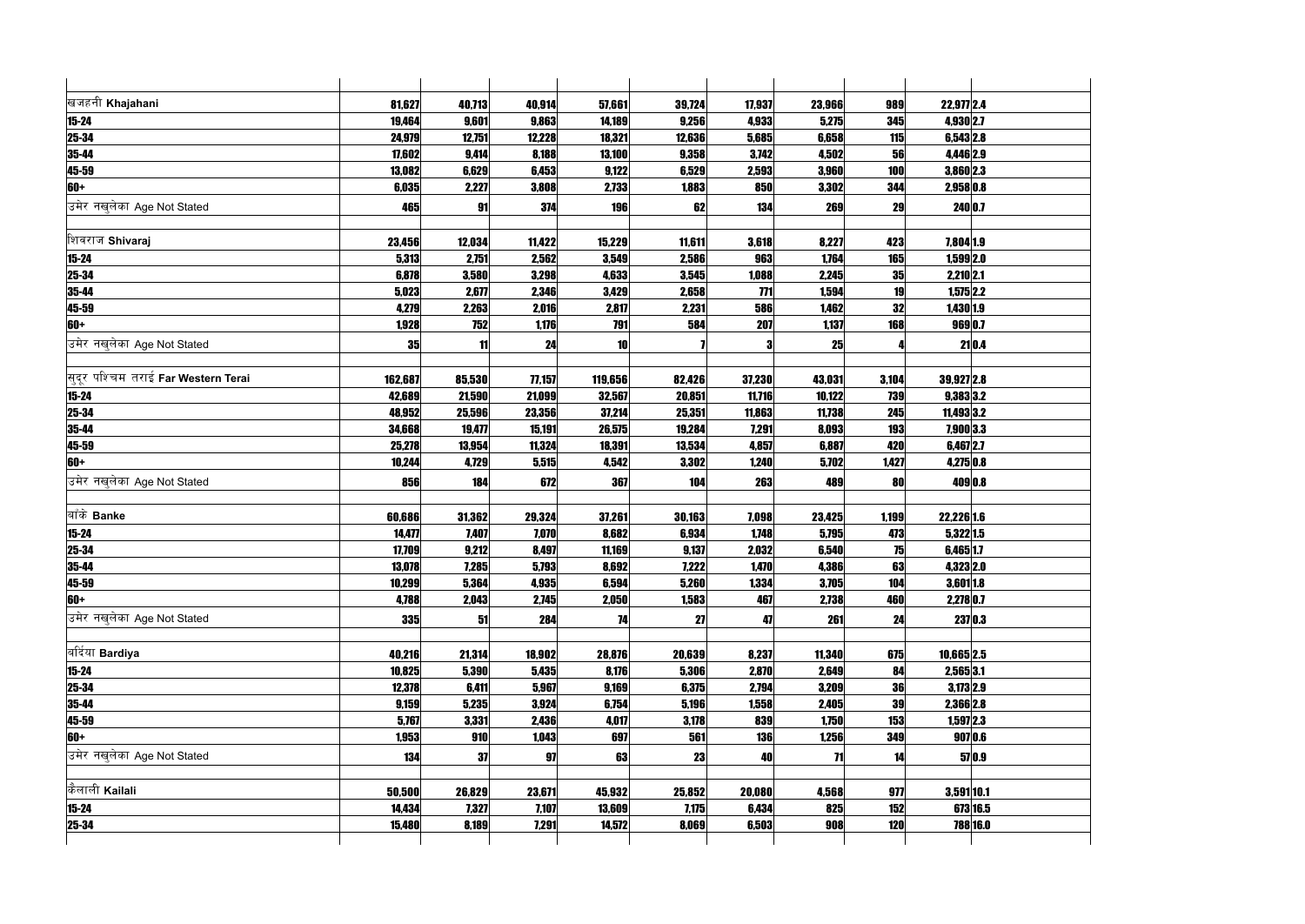| 35-44                       | 10,212     | 5,711 | 4,501      | 9,564      | 5,626 | 3,938      | 648   | 85        |              | 563 14.8 |
|-----------------------------|------------|-------|------------|------------|-------|------------|-------|-----------|--------------|----------|
| 45-59                       | 7,428      | 4,217 | 3,211      | 6,546      | 4,076 | 2,470      | 882   | 141       |              | 741 7.4  |
| 60+                         | 2,615      | 1,295 | 1,320      | 1,427      | 856   | 571        | 1,188 | 439       | 749 1.2      |          |
| उमेर नखुलेका Age Not Stated | <b>331</b> | 90    | 241        | 214        | 50    | 164        | 117   | <b>40</b> |              | 77 18    |
|                             |            |       |            |            |       |            |       |           |              |          |
| कन्चनपुर Kanchanpur         | 11,285     | 6,025 | 5,260      | 7,587      | 5,772 | 1,815      | 3,698 | 253       | $3,445$  2.1 |          |
| 15-24                       | 2,953      | 1,466 | 1,487      | 2,100      | 1,436 | 664        | 853   | <b>30</b> | 823 2.5      |          |
| 25-34                       | 3,385      | 1,784 | 1,601      | 2,304      | 1,770 | 534        | 1,081 |           | $1,067$  2.1 |          |
| 35-44                       | 2,219      | 1,246 | 973        | 1,565      | 1,240 | <b>325</b> | 654   |           | 648 2.4      |          |
| 45-59                       | 1,784      | 1,042 | <b>742</b> | 1,234      | 1,020 | 214        | 550   | 22        | 528 2.2      |          |
| 60+                         | 888        | 481   | 407        | <b>368</b> | 302   | 66         | 520   | 179       | 3410.7       |          |
| उमेर नखुलेका Age Not Stated | 56         |       | 50         | 16         |       | 12         | 40    |           |              | 38 0.4   |